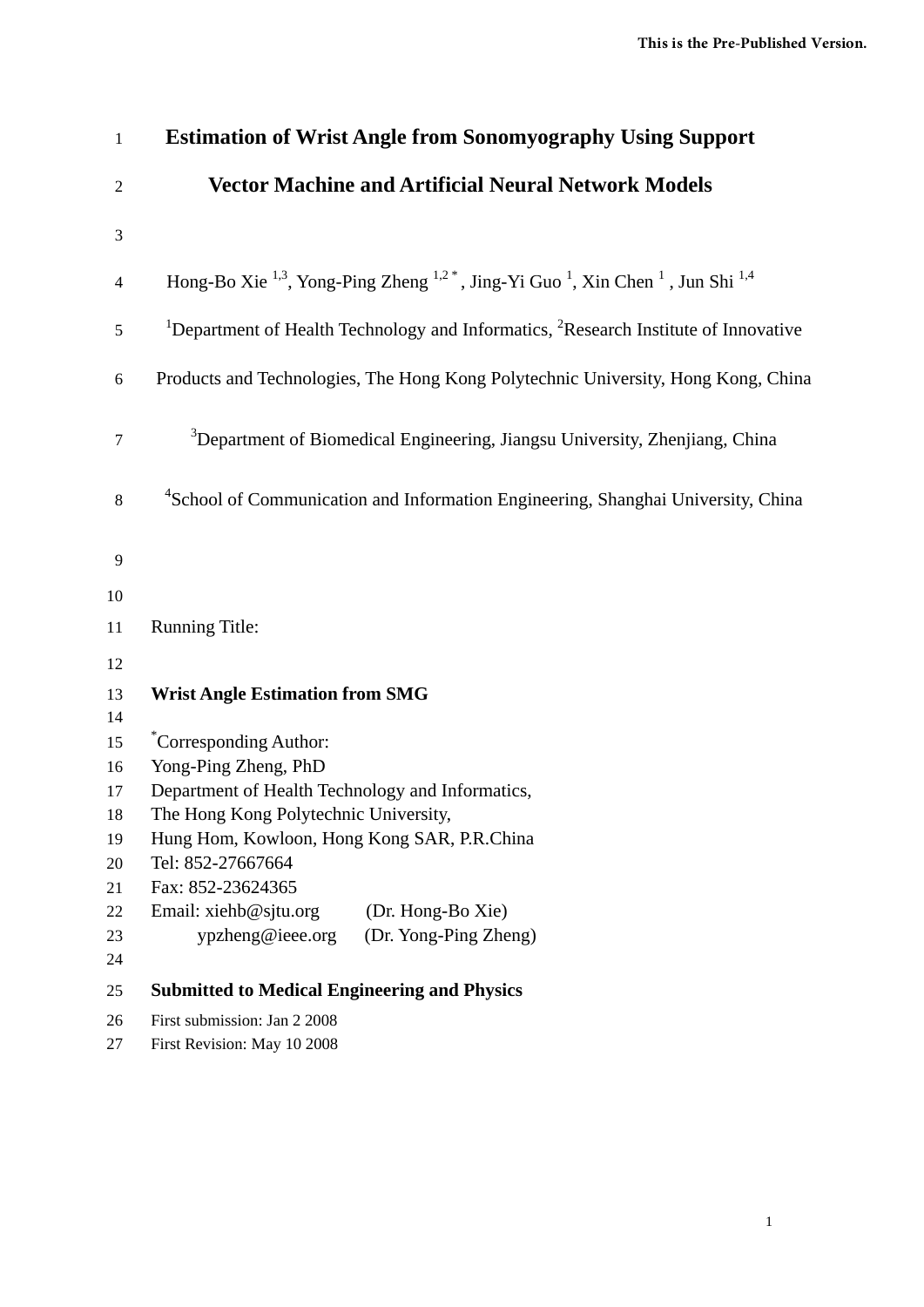# 1 **Abstract**

| $\mathfrak{2}$ | Sonomyography (SMG) is the signal we previously termed to describe muscle contraction using            |
|----------------|--------------------------------------------------------------------------------------------------------|
| 3              | real-time muscle thickness changes extracted from ultrasound images. In this paper, we used least      |
| $\overline{4}$ | squares support vector machine (LS-SVM) and artificial neural networks (ANN) to predict                |
| 5              | dynamic wrist angles from SMG signals. Synchronized wrist angle and SMG signals from the               |
| 6              | extensor carpi radialis muscles of 5 normal subjects were recorded during the process of wrist         |
| $\tau$         | extension and flexion at rates of 15, 22.5, 30 cycles/min, respectively. An LS-SVM model together      |
| 8              | with back-propagation (BP) and radial basis function (RBF) artificial neural networks (ANN) was        |
| 9              | developed and trained using the data sets collected at the rate of 22.5cycles/min for each subject.    |
| 10             | The established LS-SVM and ANN models were then used to predict the wrist angles for the               |
| 11             | remained data sets obtained at different extension rates. It was found that the wrist angle signals    |
| 12             | collected at different rates could be accurately predicted by all the three methods, based on the      |
| 13             | values of root mean square difference (RMSD < 0.2) and the correlation coefficient (CC > 0.98),        |
| 14             | with the performance of the LS-SVM model being significantly better (RMSD $< 0.15$ , CC $> 0.99$ )     |
| 15             | than those of its counterparts. The results also demonstrated that the models established for the rate |
| 16             | of 22.5 cycles/m could be used for the prediction from SMG data sets obtained under other              |
| 17             | extension rates. It was concluded that the wrist angle could be precisely estimated from the           |
| 18             | thickness changes of the extensor carpi radialis using LS-SVM or ANN models.                           |
| 19             | Keywords: Sonomyography, SMG, ultrasound, muscle, wrist angle prediction, electromyography,            |
| 20             | EMG, least squares support vector machine, SVM, artificial neural network, ANN                         |
|                |                                                                                                        |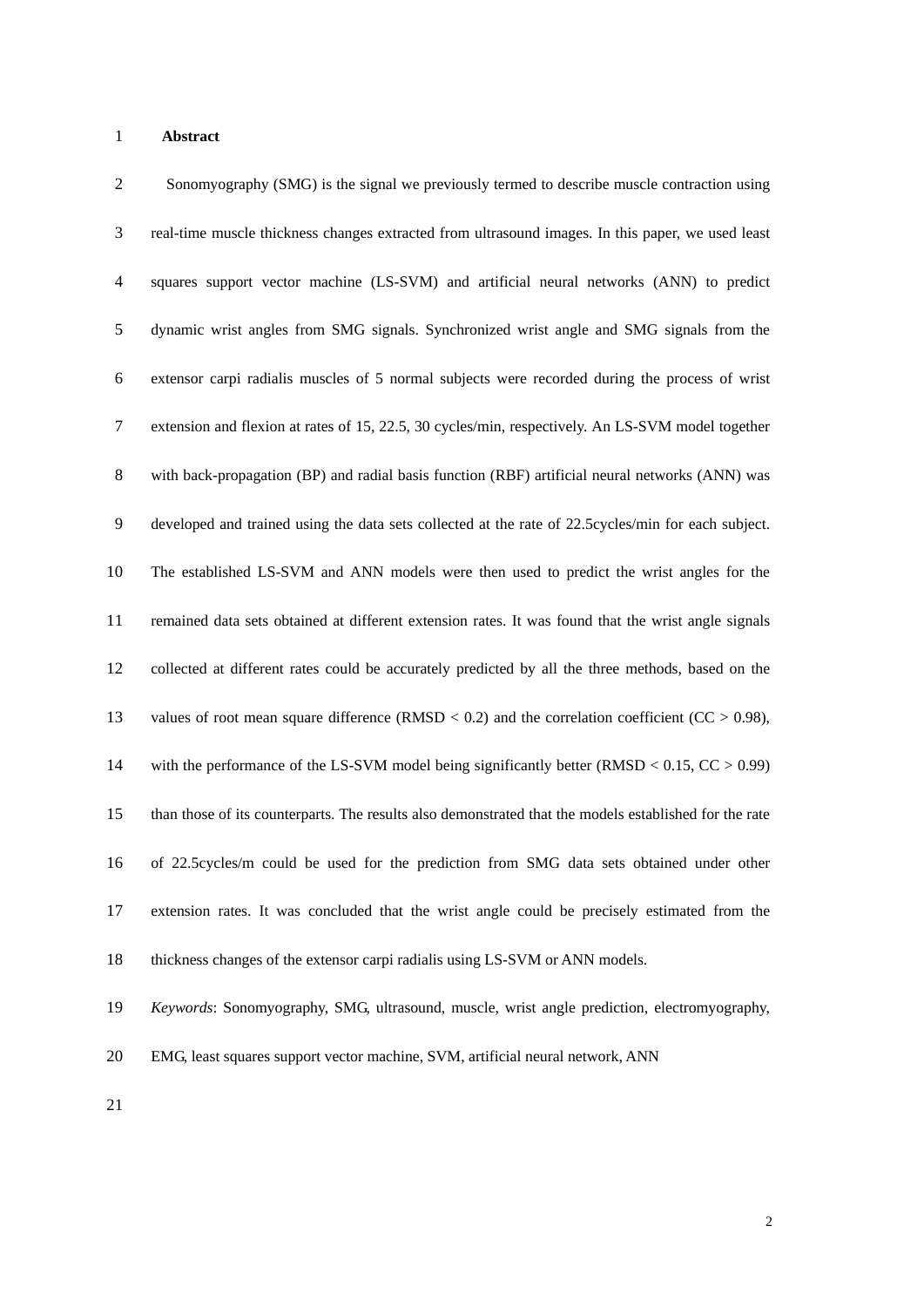# 1 **1. Introduction**

| $\overline{2}$ | Electromyography (EMG) is a direct reflection of muscle activity and various analyses              |
|----------------|----------------------------------------------------------------------------------------------------|
| 3              | have been carried out to investigate the relationship between the features of EMG patterns and     |
| $\overline{4}$ | muscle forces [1], joint angles [2], joint moments [3], and joint torques and trajectory [4, 5].   |
| 5              | Previously, we have proposed sonomyography (SMG), which is the signal about the real-time          |
| 6              | change of muscle thickness during contraction extracted from ultrasound images of muscles, as an   |
| $\overline{7}$ | alternative signal to analyze muscle contraction [6-9]. The relationships between SMG and joint    |
| 8              | angle [6, 9], joint moment [10], as well as muscle fatigue [8] have been investigated. It has been |
| 9              | demonstrated in these studies that SMG appears to have a close relationship with the change of the |
| 10             | corresponding joint angle. However, no quantitative analysis has been conducted to understand the  |
| 11             | performance of predicting the joint angle using SMG signals.                                       |
| 12             | Simple linear regression used in earlier studies [6, 9] can only provide a statistical estimation  |
| 13             | for the correlation between SMG and joint angle. The assumption of a linear input-output           |
| 14             | connection makes it not suitable for describing the complex and nonlinear relationship between     |
| 15             | SMG/EMG activities and the resultant dynamic or kinematic patterns [1, 6, 9]. Artificial neural    |
| 16             | network (ANN) is the most popular alternative method used to map the nonlinear relationship in     |
| 17             | previous studies. Sepulveda et al. [2] first made use of a three-layer feed-forward neural network |
| 18             | model with the back-propagation algorithm in a supervised manner to map transformations            |
| 19             | between EMG and joint angle and joint moment. Similar approaches with different improvements       |
| 20             | have been adopted by researchers for studying the relationships between EMG and muscle force       |
| 21             | [1], arm movement [5], and elbow joint torque [11]. Some other ANN architectures have also been    |
| 22             | proposed for the muscle system investigation in neurophysiology and biomechanics, such as          |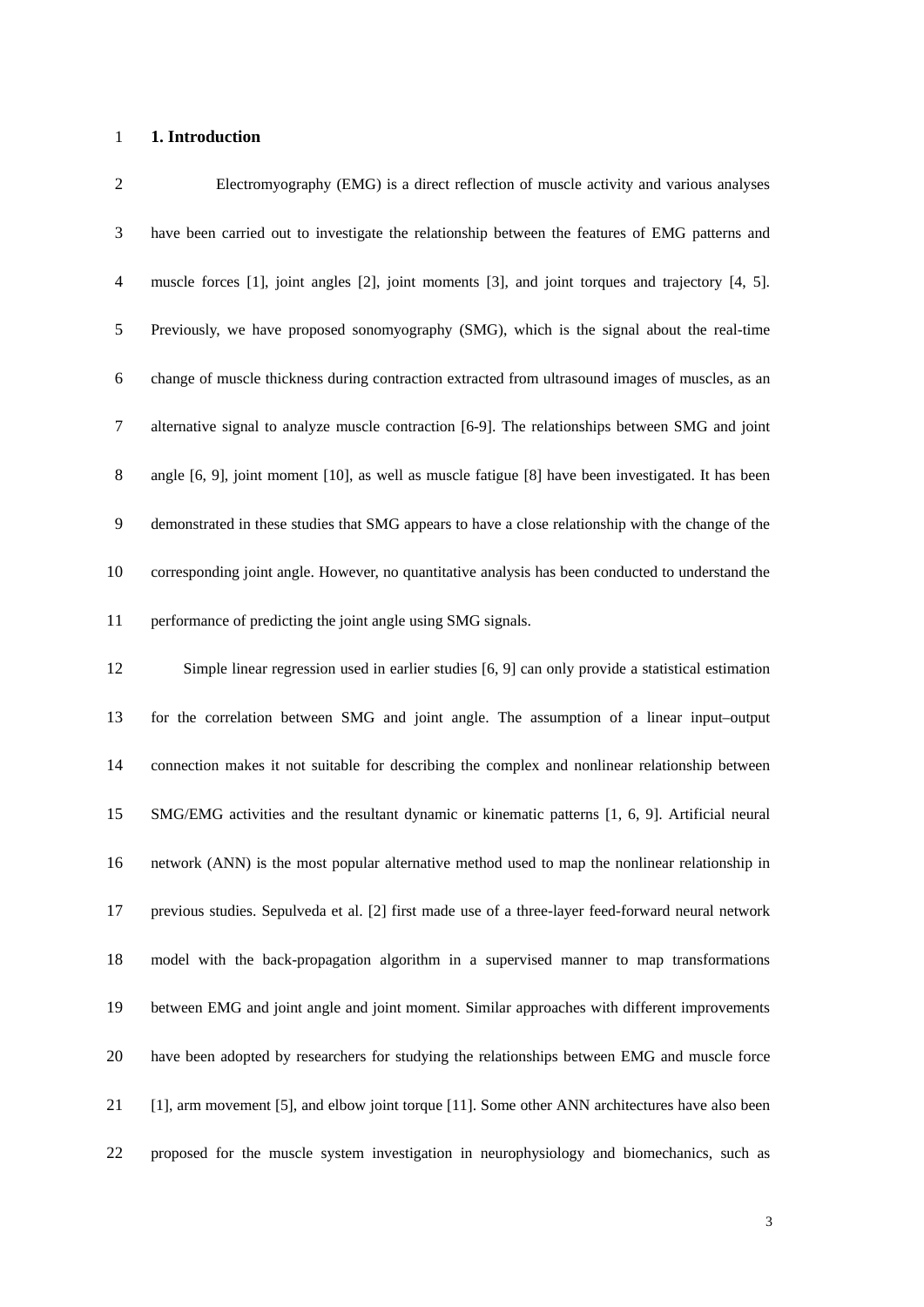1 Levenberg-Marquardt algorithm [4], time-delayed ANN [12], back-propagation (BP) through time 2 algorithm [13].

| 3              | Support vector machine (SVM), also a machine learning algorithm, was developed by Vapnik             |
|----------------|------------------------------------------------------------------------------------------------------|
| $\overline{4}$ | and his co-workers [14]. The SVM implements the structural risk minimization principle (SRM)         |
| 5              | rather than the empirical risk minimization principle implemented by most traditional ANN models.    |
| 6              | It seeks to minimize the upper bound of the generalization error rather than minimizing the training |
| $\tau$         | error [15, 16]. SVMs achieve an optimum network structure by striking a correct balance between      |
| $8\,$          | the empirical error and the Vapnik-Chervonenkis (VC)-confidence interval which is the function of    |
| 9              | the number of training samples and the capacity of a learning machine etc [14], resulting in better  |
| 10             | generalization performance in comparison with neural network models. Although SVM was                |
| 11             | developed for pattern recognition problems [15], it has been applied to EMG related neuromuscular    |
| 12             | disease diagnosis [17, 18], sonography based decision making in the diagnosis of breast cancer [19], |
| 13             | and many other fields [20-24]. In most of these cases, the performance of SVM modeling either        |
| 14             | matched or was significantly better than that of ANN approaches.                                     |
| 15             | Despite the success in other fields, the possibility of using SVM to characterize the relationship   |
| 16             | between muscle activities and the resultant dynamical or kinematic patterns has hardly been          |
| 17             | investigated. Therefore, the aim of this paper is to examine the feasibility of applying SVM for     |
| 18             | wrist angle prediction from the SMG signal by comparing the performance of SVM and those             |

- 19 ANN models.
- 20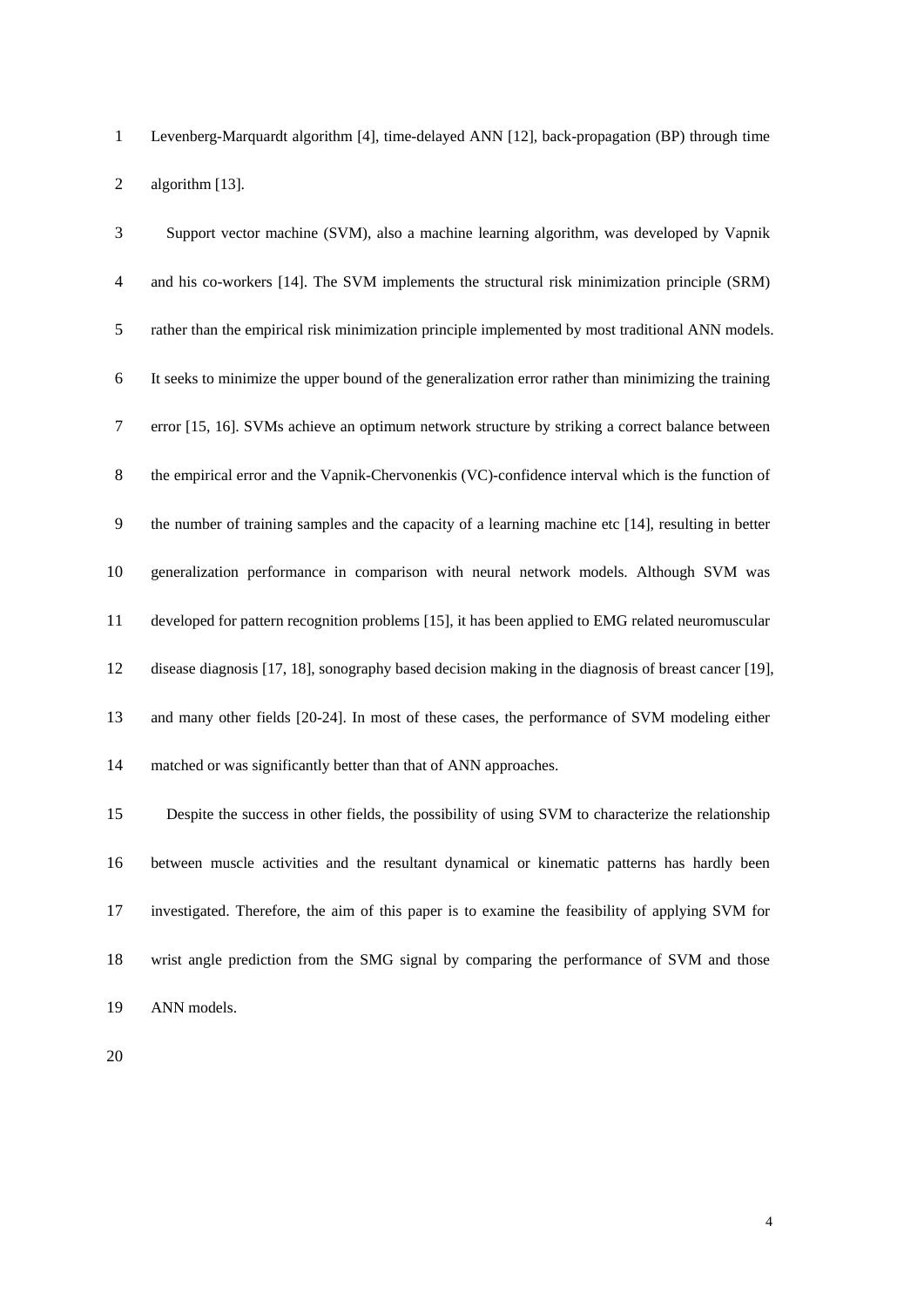# 1 **2. Methods**

### 2 *2.1 Support vector machine*

3 The structural diagram of least squares support vector machine (LS-SVM) applied in our 4 present work is shown in Fig. 1. For more detailed descriptions of SVM, readers can refer to the 5 general introductions to SVM [14, 25, 26], and tutorials on support vector classification (SVC) [15] 6 and support vector regression (SVR) [16]. Consider a set of training samples  $G = \{(x_i, y_i)\}_{i=1}^{N}$  ( $x_i$  is 7 the input vector,  $y_i$  is the desired value and *N* is the total number of data patterns). The basic idea 8 of support vector machine for regression is to map the data *x* into a high dimensional feature space 9 via a nonlinear mapping and to perform a linear regression in this feature space:  $10 \qquad y = f(x) = w^T \varphi(x) + b$  (1) 11 where  $\varphi$  is a mostly nonlinear mapping function, and *w* and *b* are the weight vector and bias term, 12 respectively. Then, minimization of the following cost function is formulated in the framework of 13 empirical risk minimization 2 1  $1 \t T \t 1$  $2^{\sim}$  2  $T w + \frac{1}{2} \gamma \sum_{i=1}^{N} e_i$ *i*  $C = -w^I w + \frac{1}{2} \gamma \sum e$ 14  $C = \frac{1}{2} w^T w + \frac{1}{2} \gamma \sum_{i=1} e_i^2$  (2) 15 with subject to equality constraints:  $16 \qquad y_i = w^T \varphi(x_i) + b + e_i, \qquad i = 1, 2, \cdots, N$  (3) 17 where  $e_i$  is the random errors and  $\gamma$  is a regularization parameter in determining the trade-off

18 between minimizing the training errors and minimizing the model complexity.

19 In this nonlinear optimization problem, the Lagrangian is,

20 
$$
L = \frac{1}{2} ||w||^2 + \gamma \sum_{i=1}^{N} e_i^2 - \sum \alpha_i \{w^T \varphi(x_i) + b - e_i - y_i\}
$$
 (4)

21 where  $\alpha_i$  are Lagrange multipliers. In order to obtain the optimum, setting partial first derivations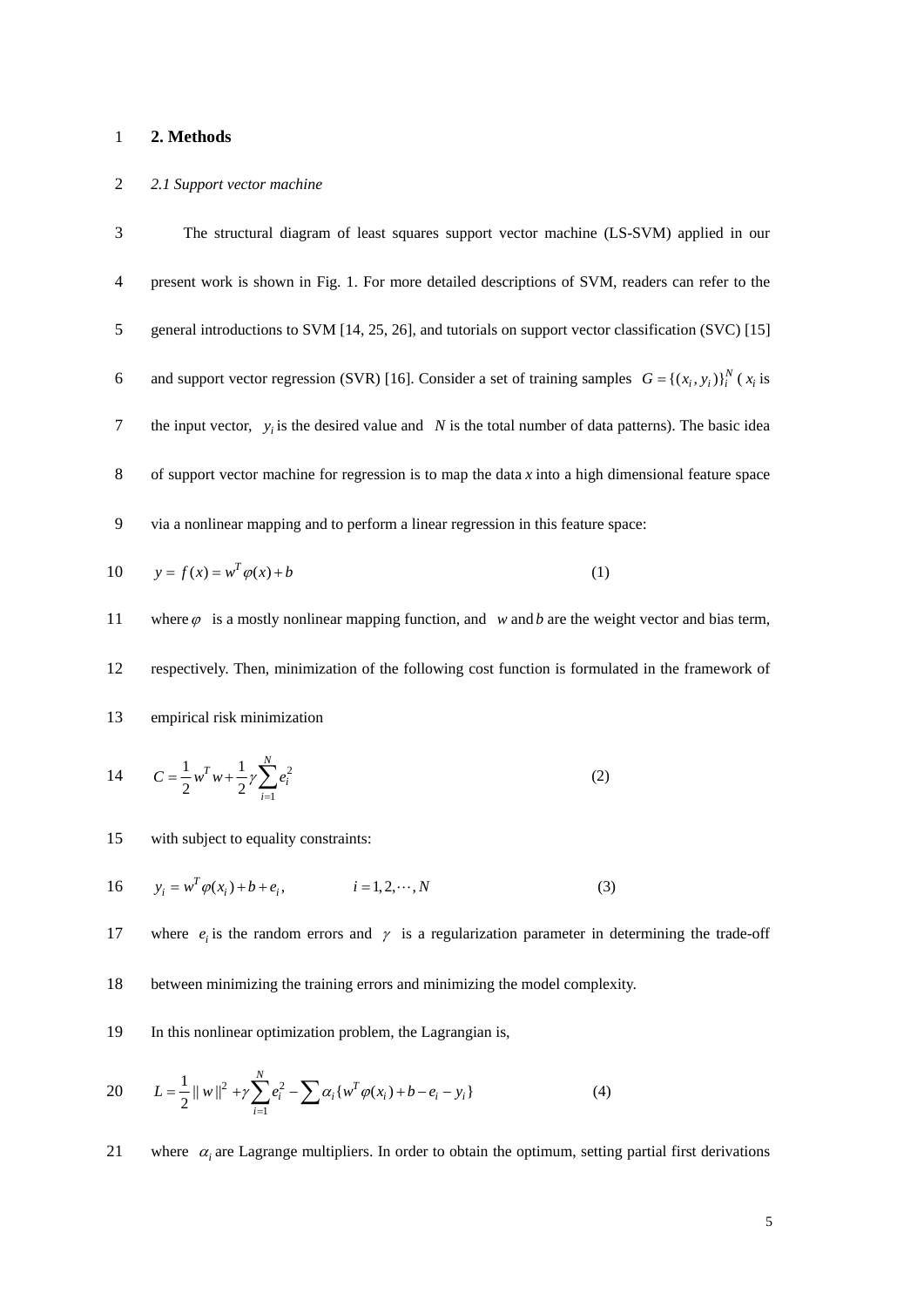1 of Eq. (7) with respect to  $w, b, e_i, \alpha_i$  to zero,

$$
2 \qquad \frac{\partial L(w, b, e, \alpha)}{\partial w} = 0 \to w = \sum_{i=1}^{N} \alpha_i \varphi(x_i)
$$
 (5)

$$
3 \frac{\partial L(w, b, e, \alpha)}{\partial b} = 0 \to \sum_{i=1}^{N} \alpha_i = 0 \tag{6}
$$

4 
$$
\frac{\partial L(w, b, e, \alpha)}{\partial e_i} = 0 \rightarrow \alpha_i = \gamma e_i \qquad i = 1, 2, \cdots, N
$$
 (7)

$$
5 \frac{\partial L(w, b, e, \alpha)}{\partial \alpha_i} = 0 \to w^T (\varphi(x_i) + b + e_i - y_i) = 0 \quad i = 1, 2, \cdots, N
$$
 (8)

6 After elimination of  $e_i$  and  $w$ , the solution is given by the following set of linear equations:

$$
7 \qquad \begin{bmatrix} 0 & \vec{1}^T \\ \vec{1} & \Omega + \gamma^{-1}I \end{bmatrix} \begin{bmatrix} b \\ a \end{bmatrix} = \begin{bmatrix} 0 \\ y \end{bmatrix} \tag{9}
$$

8 where 
$$
y = [y_1, y_2, \dots, y_N]
$$
,  $\vec{1} = [1, 1, \dots, 1]$ ,  $\alpha = [\alpha_1, \alpha_2, \dots, \alpha_N]$ 

9 and the Mercer condition

10 
$$
\Omega_{kl} = \varphi(x_k) \varphi(x_l)
$$

$$
= K(x_k, x_l) \qquad k, l = 1, 2, \cdots, N
$$
 (10)

11 has been applied. This finally results the following LS-SVM model for function regression

12 
$$
y(x) = \sum_{i=1}^{N} \alpha_i K(x, x_i) + b
$$
 (11)

- 13 where  $\alpha$ , *b* are the solutions of Eq. 9 and *K* kernel function.
- For an input vector  $x_i$  to be tested, Eq. 11 becomes:

15 
$$
y_j = \sum_{i=1}^{N} \alpha_i K(x_j, x_i) + b
$$
 (12)

16 Any function that meets Mercer's condition [16] can be used as the kernel function. Currently,

- 17 popular kernel functions in SVM include sigmoid kernel, polynomial kernel and Gaussian kernel,
- 18 etc. In the present work, the Gaussian kernel was selected as kernel function as

19 
$$
K(x, x_i) = \exp\{-(x - x_i)^2 / 2\delta^2\}
$$
 (13)

20 where  $\delta^2$  is the scale factor.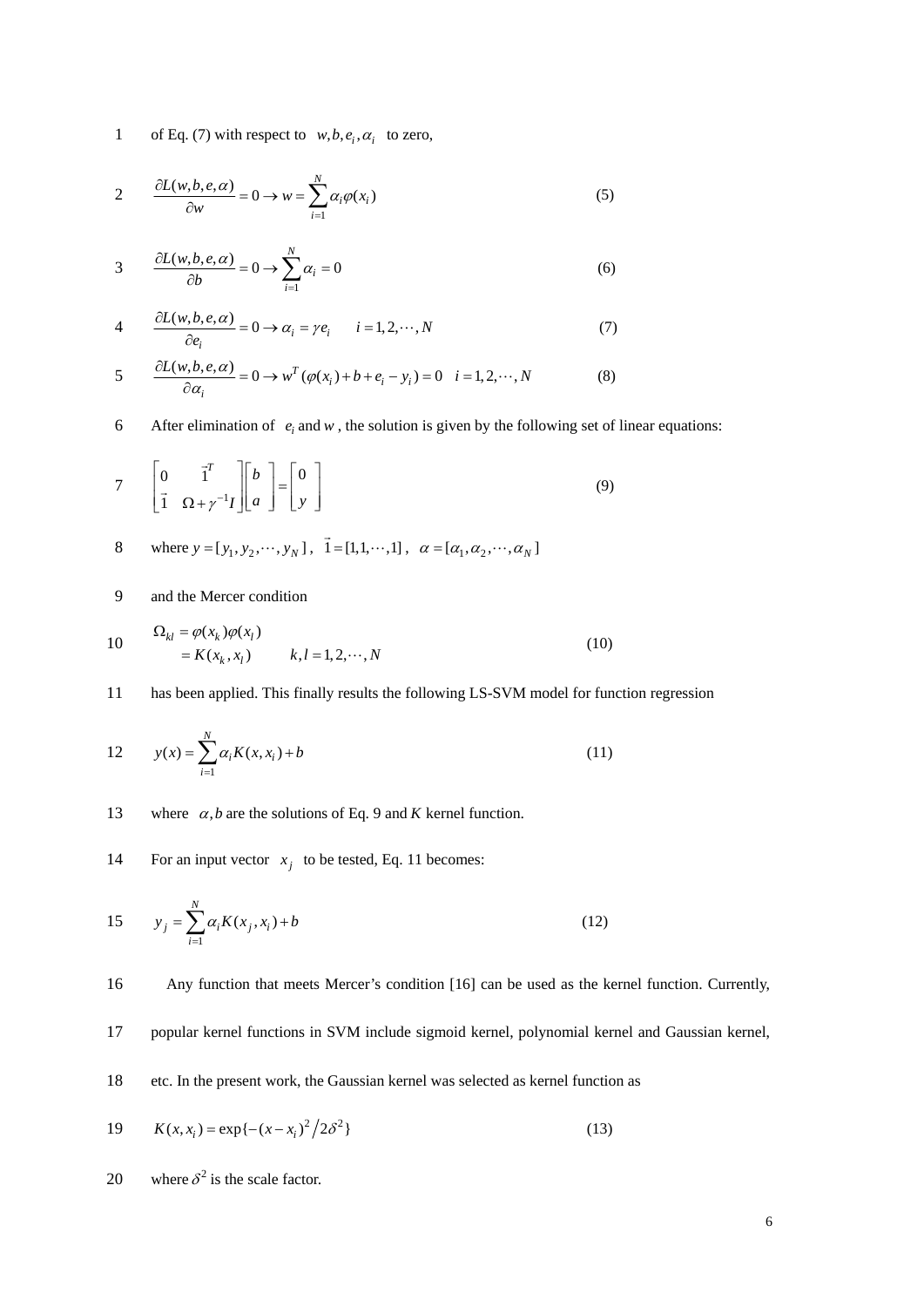1 To achieve a high level of performance with LS-SVM models, some parameters have to be tuned, 2 including the regularization parameter  $\gamma$  and the kernel parameter corresponding to the kernel 3 type,  $\delta^2$ .

4

### 5 *2.2 Artificial neural networks*

6 *BP neural network*. BP network is a feed-forward network with an error back-propagation 7 algorithm, one of the simplest ANN implementations. It has an input layer of source nodes, one or 8 more layers of hidden neurons and an output layer. The back-propagation training algorithm 9 involves two phases. During the forward phase, the neural nodes' output is specified, and the input 10 signal is propagated through the network layer by layer. This phase finishes with the computation of 11 an error signal between the desired response (measured muscle activation) and the actual output 12 (predicted muscle activation) produced by the network. During the backward phase, the error signal 13 is propagated through the network in the backward direction. It is during this phase that adjustments 14 are applied to the free parameters of the network so as to minimize the error in a statistical sense. In 15 spite of many applications of BP ANN [27], it suffers from a main drawback of low convergence 16 speed [28]. Due to large amount of literatures and publications on the design, training and 17 application of BP network introduced above and RBF network in the next section, here we just give 18 a brief introduction of them for completeness. For detailed tutorials on their mathematical 19 descriptions, the readers can refer to previous publications [27-29].

20 *RBF neural network*. RBF network is a member of the feed-forward neural networks, which has 21 both unsupervised and supervised training phases [29, 30]. It was developed aiming at the defects 22 of BP network with an improved convergence rate and better initial weights determination [28]. In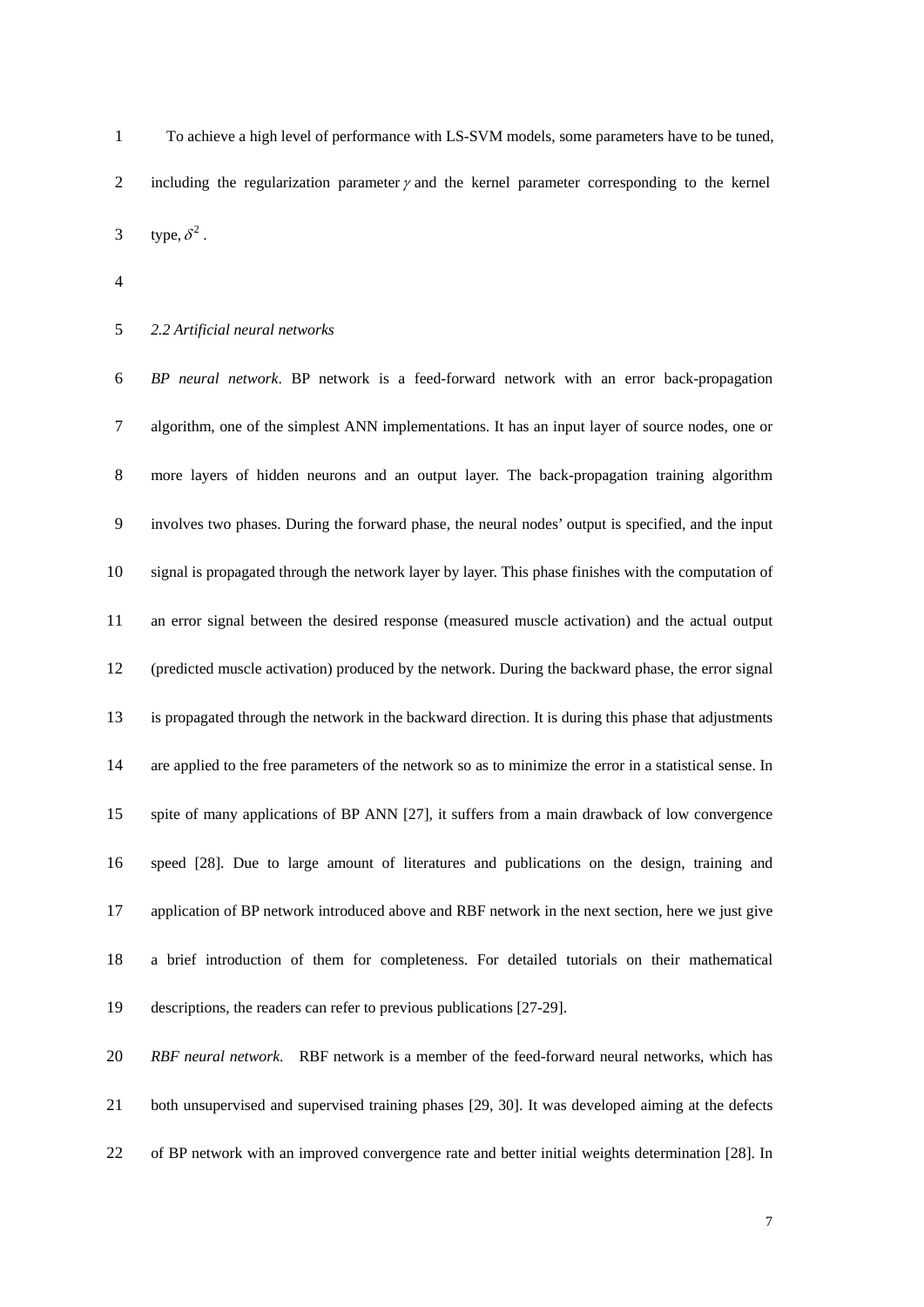| $\mathbf{1}$   | the unsupervised phase, the input data are clustered and cluster details are sent to the hidden     |
|----------------|-----------------------------------------------------------------------------------------------------|
| $\overline{2}$ | neurons, where radial basis functions of the inputs are computed by making use of the center and    |
| 3              | the standard deviation of the clusters. The learning between hidden layer and output layer is of    |
| 4              | supervised learning type where ordinary least squares technique is used. As a consequence, the      |
| 5              | weights of the connections between the kernel layer (also called hidden layer) and the output layer |
| 6              | are determined. Thus, it comprises a hybrid of unsupervised and supervised learning.                |
| 7              |                                                                                                     |
| 8              | 2.3. Experiments                                                                                    |
| 9              | Five healthy subjects (three males and two females) participated in this study (age: $27.6 \pm 2.9$ |
| 10             | years). None of them had history of any neuromuscular disorder and each gave written informed       |
| 11             | consent prior to the experiment.                                                                    |
| 12             | The subject was seated in a chair with his forearm on the table, and asked to perform wrist         |
| 13             | extension starting from the neutral position and returning to the neutral position repeatedly. The  |
| 14             | subject was instructed to avoid moving the wrist into any flexion state during the test.            |
| 15             | Occasionally, some subjects might experience a very small degree of flexion, resulting in a         |
| 16             | very small negative wrist angle. It was neglected in the analysis. The term "flexion" in the        |
| 17             | following description means the action of returning from an extension state to the neutral          |
|                |                                                                                                     |

18 position. After several warm-up contractions, the subject was asked to perform wrist extension and 19 flexion guided by a metronome (MT-40, Wittner, Germany) at three extension rates of 15, 22.5, 30 20 cycles/min, respectively. For each extension rate, three repeated tests were performed with a rest of 21 3 minutes between two adjacent trials and there were three wrist extension cycles in each trial. The

22 sonography of a cross-sectional area of the extensor carpi radialis muscle was recorded using a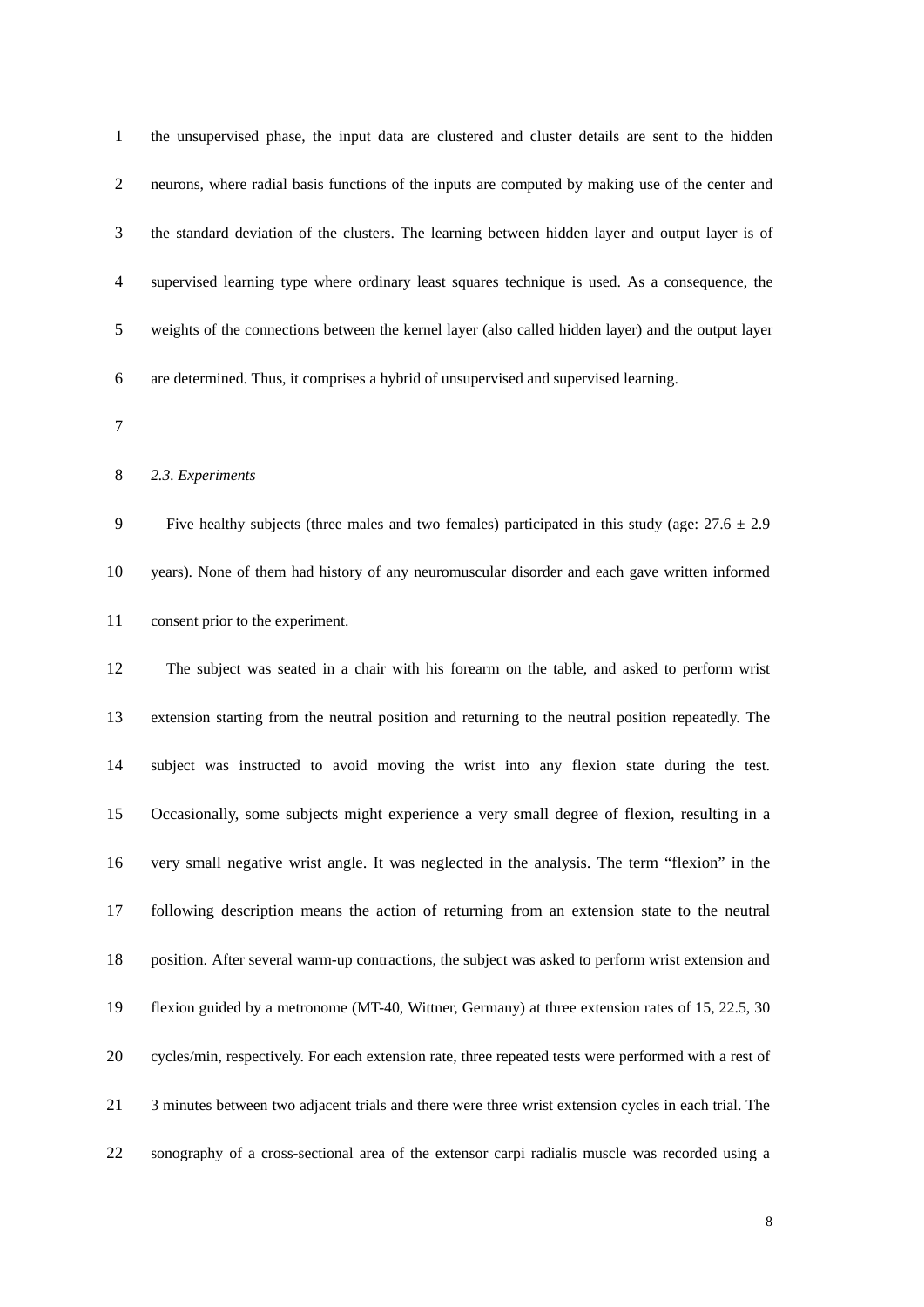| $\mathbf{1}$     | portable B-mode ultrasound scanner with a 7.5 MHz 38mm linear probe (180 Plus, Sonosite Inc.,        |
|------------------|------------------------------------------------------------------------------------------------------|
| $\overline{c}$   | Washington, USA) during the continuous wrist extension and flexion. The video output of B-mode       |
| 3                | ultrasound scanner was digitized by a video capture card (PCI-1411, National Instruments, Autstin,   |
| $\overline{4}$   | USA) at a frame rate of 12 Hz. An electronic goniometer (XM110, Penny & Giles Biometrics, Inc.       |
| 5                | UK) was used for monitoring the wrist angle and its output signal was digitized by a data            |
| $\boldsymbol{6}$ | acquisition card (PCI-6024E, National Instruments, Austin, USA). The ultrasound images were          |
| $\tau$           | saved frame by frame and synchronized with the wrist angle signal for the subsequent analysis and    |
| $8\,$            | a total of 200 frames were saved for every trial. The diagram of the experiment setup is shown in    |
| 9                | Fig. 2 and Fig. 3 shows a typical cross-sectional ultrasound image obtained from the subject.        |
| 10               | A cross-correlation algorithm was used to track the displacements of the interested tissue           |
| 11               | interfaces in the images using a custom-made program [9]. The details of the tracking technique      |
| 12               | can be found in reference [9]. The SMG signal, defined as the percentage change of the muscle        |
| 13               | thickness obtained at each frame could thus be recorded. The initial muscle thickness was            |
| 14               | measured at neutral position of the wrist. The typical SMG signal at three different extension rates |
| 15               | and the SMG-wrist angle relationship are shown in Figs. 4 and 5, respectively.                       |
| 16               |                                                                                                      |
| 17               | 2.4. Data analysis                                                                                   |
| 18               | The LS-SVM, BP and RBF ANN models of each subject were designed and implemented                      |
| 19               | using Matlab software (Version 6.5, MathWorks, Inc., Massachusetts, USA). The SMG features           |
| 20               | and the actual wrist angle measured by the goniometer were employed to construct input-output        |
| 21               | pairs to train the models. The dimension of input vector was five which was formed by the current    |
| 22               | and past four SMG values. A similar feature vector constitution method was used in several           |
| 23               | previous EMG-based kinematic models [1, 33]. One set of data for each subject obtained at the        |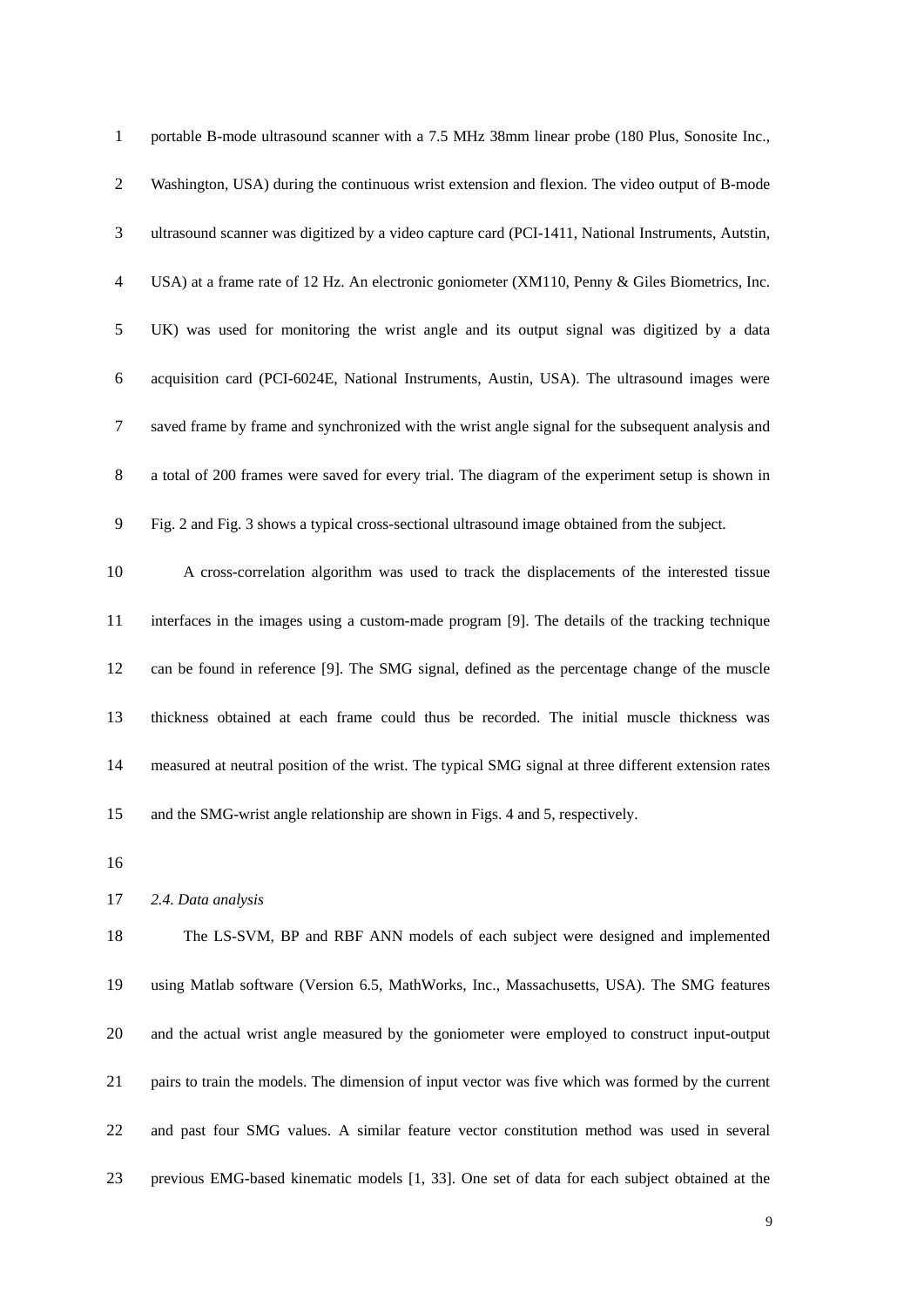| $\mathbf{1}$   | extension rate of 22.5 cycles/min was selected to train the models to determine the relations                  |
|----------------|----------------------------------------------------------------------------------------------------------------|
| $\overline{2}$ | between the SMG and wrist angles. The data from the remaining trials with different extension rate             |
| 3              | were used for cross-validation tests.                                                                          |
| $\overline{4}$ | According to Eqs. $(9)$ , $(12)$ and $(13)$ , it can be noted that the user has to adjust two                  |
| 5              | hyperparameters, i.e., $\gamma$ and $\delta^2$ of LS-SVM. Without knowing the best values for these            |
| 6              | hyperparameters, all LS-SVM wrist angle functions could not achieve high generalization. In order              |
| $\tau$         | to select the best values for these hyperparameters, cross validation was often applied [16] but it is         |
| $8\,$          | rather time consuming. In this study, Bayesian inference procedure was applied to automatically                |
| 9              | find out the most appropriate values for hyperparameters $\gamma$ and $\delta^2$ , which eliminated the burden |
| 10             | of manual cross-validation procedure to estimate the values [26, 34].                                          |
| 11             | The BP network used in this study had 20 nodes in hidden layer and one node in the output                      |
| 12             | layer. The maximum training epoch was 10000. The learning rate was set to be 0.1 and the                       |
| 13             | momentum term was 0.7. The hidden nodes used the sigmoid transfer function and the output node                 |
| 14             | used the linear transfer function. The RBF network architecture used in this study was a single                |
| 15             | hidden layer with Gaussian RBF. The maximum number of hidden unit was set based on the                         |
| 16             | number of the training sample and the spread parameter of RBF, which determined the smoothness                 |
| 17             | of the function approximation. It was selected to be 40 in this study.                                         |
| 18             | Evaluation of the wrist angle predictions from the SMG signals was made by calculating the                     |
| 19             | root mean square difference (RMSD) and the correlation coefficients (CC) of the measured wrist                 |

20 angles and estimated values. The value of RMSD was obtained as follow:

$$
21 \qquad RMSD = \sqrt{\frac{\sum_{i} (\theta(i) - \theta(i))^2}{\sum_{i} (\theta(i))^2}}
$$
(14)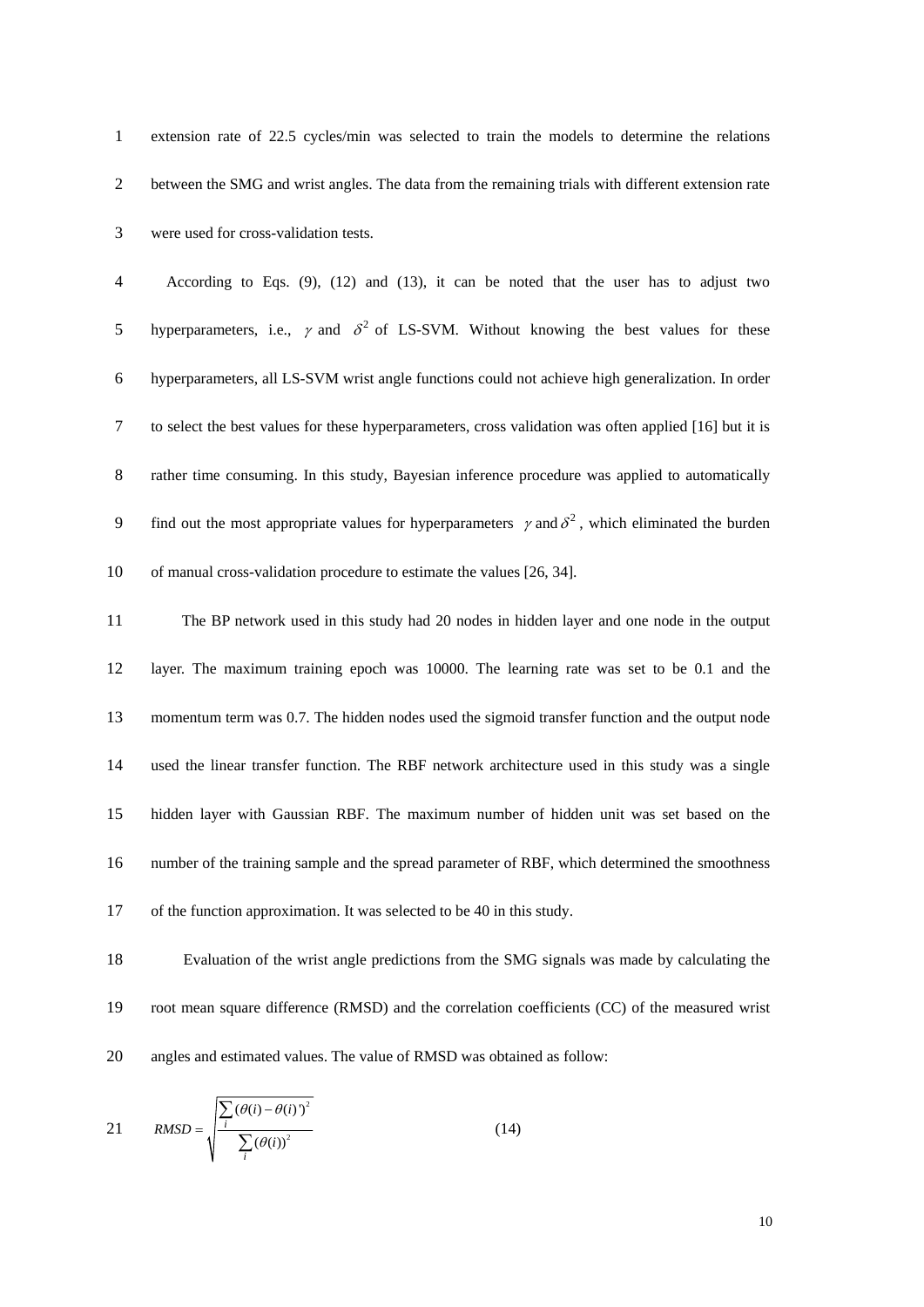| $\mathbf{1}$   | where $\theta(i)$ is the measured wrist angle, and the $\theta(i)$ is the estimated wrist angle. Predictions were |
|----------------|-------------------------------------------------------------------------------------------------------------------|
| $\overline{2}$ | considered excellent if the coefficient of cross-correlation was greater than 0.9 and the RMSD error              |
| 3              | was smaller than 15% [1]. To statistically compare the performances among the three methods,                      |
| $\overline{4}$ | one-way analysis of variance (ANOVA) was performed [31, 32].                                                      |
| 5              |                                                                                                                   |
| 6              | 3. Results                                                                                                        |
| 7              | The whole data set of the test at the extension rate of 22.5 cycles/min was used to determine                     |
| 8              | the optimal LS-SVM tuning parameters before training the LS-SVM and the result is shown in                        |
| 9              | Table 1. The training result of LS-SVM using the data obtained from subject C and the                             |
| 10             | corresponding hyperparameters in Table 1 is illustrated as an example in Fig. 6. The achieved                     |
| 11             | RMSD and CC of this example were 3.51% and 0.999, respectively. It was demonstrated that the                      |
| 12             | wrist angles measured and predicted by LS-SVM could hardly be distinguished (Fig. 6).                             |
| 13             | The training results obtained using BP and RBF neural networks were similar to that by                            |
| 14             | LS-SVM. For example, the RMSD of BP and RBF networks training for the same data from                              |
| 15             | subject C was 2.84% and 4.07%, respectively. This demonstrated that the BP and RBF neural                         |
| 16             | network models had a similar learning power to the LS-SVM.                                                        |
| 17             | The RMSD and CC between the predicted and measured angle signals were calculated for                              |
| 18             | each data set of each subject. The averaged results among subjects for different extension rates are              |
| 19             | shown in Figs. 7 and 8 and examples of measured wrist angle signal and the signal predicted by the                |
| 20             | three methods for subject C at extension rates of 15, 22.5, 30 cycles/min are displayed in Figs. 9-11,            |
| 21             | respectively. It was found that prediction CC of the three models for each test condition was all                 |
| 22             | larger than 0.9, with LS-SVM having the highest CC among all test conditions, followed by RBF                     |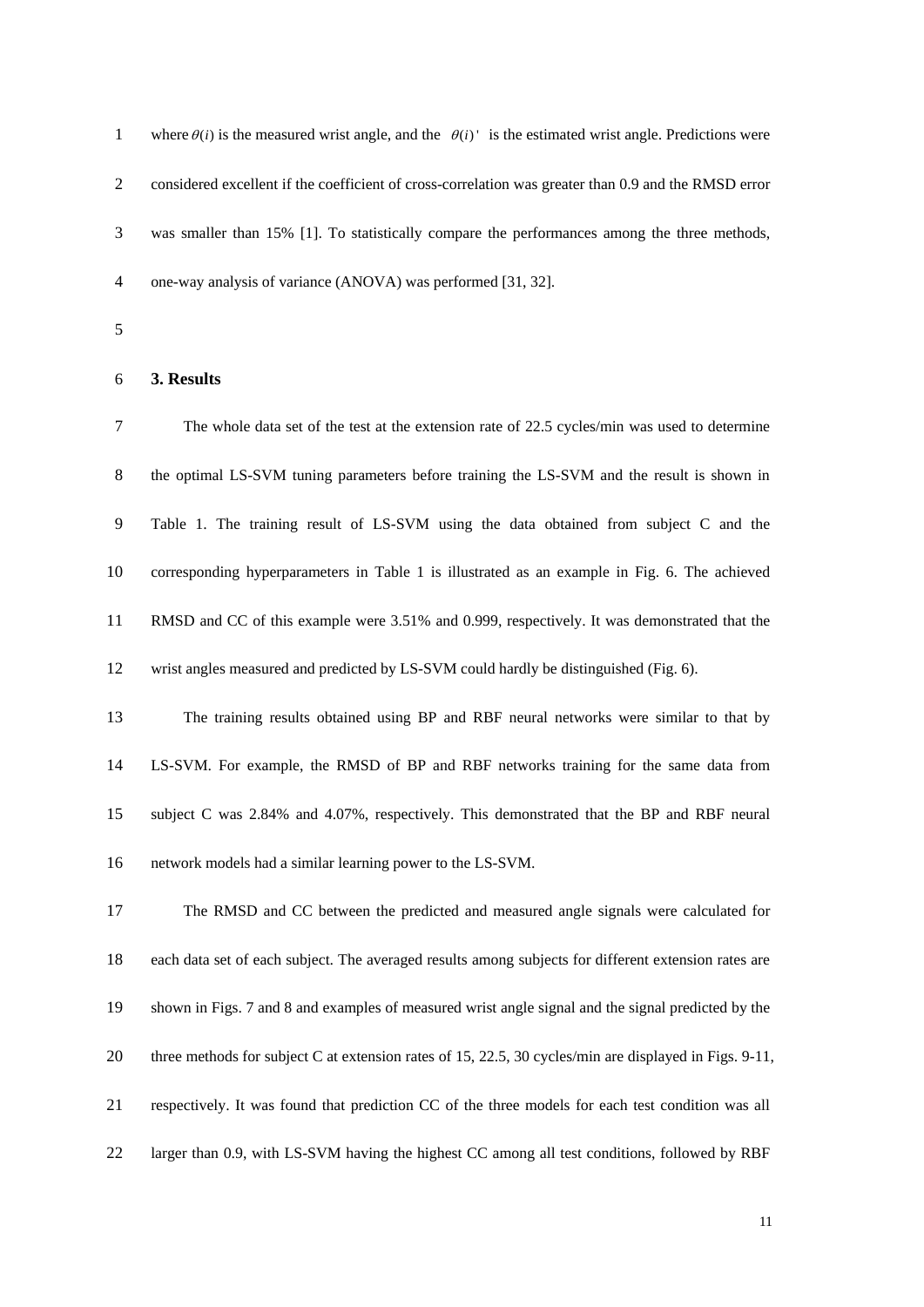|                | network and BP network Moreover, the RMSDs of LS-SVM at the three different extension rates             |
|----------------|---------------------------------------------------------------------------------------------------------|
| $\overline{2}$ | were all smaller than those of BP and RBF networks. The results revealed that LS-SVM had better         |
| 3              | generalization power compared with BP and RBF networks for the wrist angle prediction, though           |
| 4              | they all showed good learning power during the training. It was also demonstrated that the models       |
| 5              | established for the rate of 22.5 cycles/min could be used for the prediction of wrist angles from       |
| 6              | SMG data set obtained under other rates. Statistical analysis showed that LS-SVM achieved               |
| 7              | significantly higher prediction accuracy and CC as compared with BP, RBF networks $(p<0.05)$ ,          |
| 8              | while no significant difference between BP and RBF methods was observed $(p>0.05)$ (Tables 2 and        |
| 9              | 3).                                                                                                     |
| 10             |                                                                                                         |
| 11             | <b>4. Discussion and Conclusions</b>                                                                    |
|                |                                                                                                         |
| 12             | In our preliminary study, SMG signals had been applied to train and test the wrist angle                |
| 13             | prediction model for the data set obtained at the same extension rate of 22.5 cycles/min and within     |
| 14             | the same trial [7], i.e. using the first half of data for training and the remained for testing. In the |
| 15             | present work, it was demonstrated that the models established for the rate of 22.5 cycles/min could     |
| 16             | be used for the prediction task of SMG data sets obtained under other rates and within different        |
| 17             | trials. Erfanian et al. [35] reported the use of EMG signals obtained from surface electrodes to        |
| 18             | determine the knee joint angle in paraplegic subjects when the quadriceps muscle was electrically       |
| 19             | stimulated using percutaneous intramuscular electrodes. They found that the peak amplitude of the       |
| 20             | evoked EMG signal and its power spectrum increased as the joint angle increased. Suryanarayanan         |

22 signal of biceps as an input. However, there was only one subject in their trials and the prediction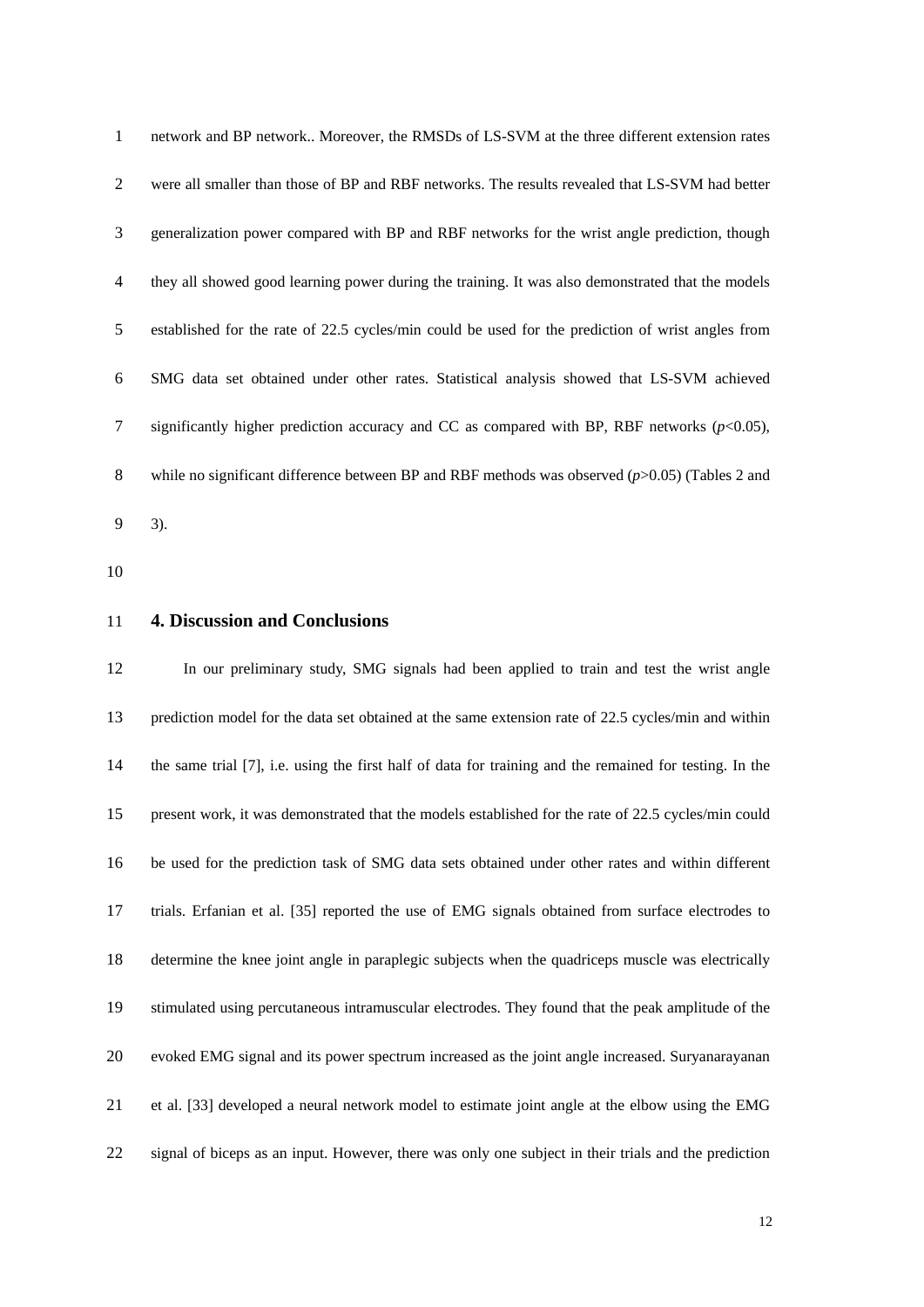| $\mathbf{1}$   | RMSD error was as large as 20%. Compared with these EMG-based modeling, the present                   |
|----------------|-------------------------------------------------------------------------------------------------------|
| $\overline{2}$ | SMG-based joint angle prediction models demonstrated better performances. Moreover, the               |
| 3              | EMG-angle relationship in the literature remained controversial and unsolved. For example,            |
| $\overline{4}$ | Leedham [36] and Vredenbregt et al. [37] claimed that the EMG activity was the same at different      |
| 5              | joint angles under maximum contraction of biceps brachii muscle. This is not consistent with the      |
| 6              | EMG-elbow joint angle prediction model of Suryanarayanan et al. [33]. Joint angle models              |
| $\tau$         | reportedly heavily relied on the EMG inputs to 'drive' them. It has been demonstrated that the        |
| $8\,$          | EMG relates more to the input of muscle contraction, i.e. the intension of an action, while the       |
| 9              | muscle architecture is a primary determination of muscle function [8]. As the architectural changes   |
| 10             | of skeletal muscle were claimed to correlate more with output of muscle contraction, and could be     |
| 11             | detected using ultrasound images [8, 9, 38]. Therefore, SMG has potential to be a better candidate    |
| 12             | to describe the relationship between joint angle patterns and the activities of corresponding muscles |
| 13             | during the wrist extension-flexion.                                                                   |
| 14             | The previous studies on non-parameter modeling for muscle systems were mostly based on                |
| 15             | ANN. This study investigated the feasibility of using LS-SVM method for wrist angle prediction.       |
| 16             | The experimental results in the present study indicated that the LS-SVM model performed better in     |
| 17             | comparison with the BP and RBF ANN models in terms of prediction accuracy and correlation             |
| 18             | coefficient. It was demonstrated that the LS-SVM model outperformed the BP ANN used by                |
| 19             | Suryanarayanan et al. [33] and Shi et al. [7] to predict the joint angle from the EMG and SMG         |
| 20             | signals, respectively.                                                                                |
|                |                                                                                                       |

21 In the present study, only single channel SMG signal was obtained from the extensor carpi 22 radialis muscle and the wrist movement was limited to the extension. To improve the wrist angle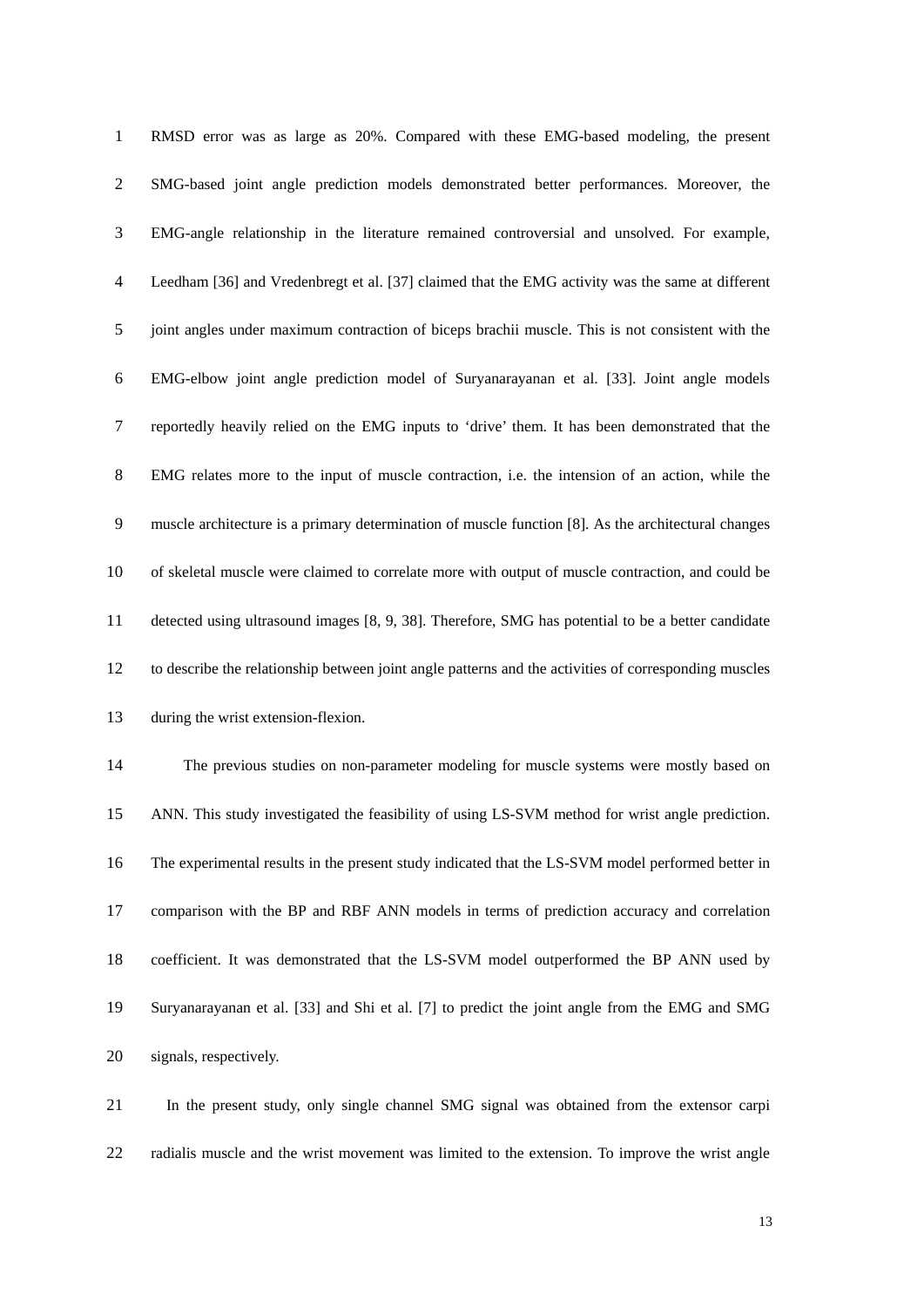| $\mathbf{1}$   | prediction performance, SMG signal extracted from the flexor carpi ulnaris and other forearm         |
|----------------|------------------------------------------------------------------------------------------------------|
| $\overline{2}$ | muscles may be added to the model input in the future work. With multi-channel SMG data, it is       |
| 3              | believed that the predication performance be improved, as the information of different muscles       |
| $\overline{4}$ | contributing to the same action can be combined. Moreover, other biomedical or biomechanical         |
| 5              | signals such as mechanomyography (MMG) may be employed to provide complementary                      |
| 6              | information of muscle movement behaviors. Thus, combination of SMG and MMG could                     |
| $\tau$         | potentially offer richer input features for identifying the relationship between muscle activity and |
| $8\,$          | arm kinematics during the execution of motor tasks. In addition, further studies are required to     |
| 9              | investigate whether the findings in this study could be applied to the movements of other joints.    |
| 10             | In the prediction of joint angle using the SMG signal, a number of factors, including the            |
| 11             | location of ultrasound sensor, image resolution, algorithm for tracking ultrasound image, and the    |
| 12             | frame rate of ultrasound image, may affect the prediction performance. Due to the limitation of the  |
| 13             | hardware, the data rate of SMG was only 12 Hz in the present study. It is difficult to capture rapid |
| 14             | movements of the joint. The frame rate should be improved in future studies together with            |
| 15             | improvement of image resolution and performance of the image tracking algorithm and proper           |
| 16             | procedure for the selection of measurement location. Similar to EMG, some kinds of standard          |
| 17             | protocol should be established for the data collection and analysis for SMG signals in the future    |
| 18             | studies. The real-time requirements for the LS-SVM and ANN models should also be investigated        |
| 19             | for some applications.                                                                               |
| 20             | In summary, this study demonstrated that the wrist angle could be accurately estimated from          |
| 21             | the muscle deformation signal, i.e. SMG, using the LS-SVM and ANN models. The results also           |

22 revealed that the estimation performance of LS-SVM model was significantly better than that of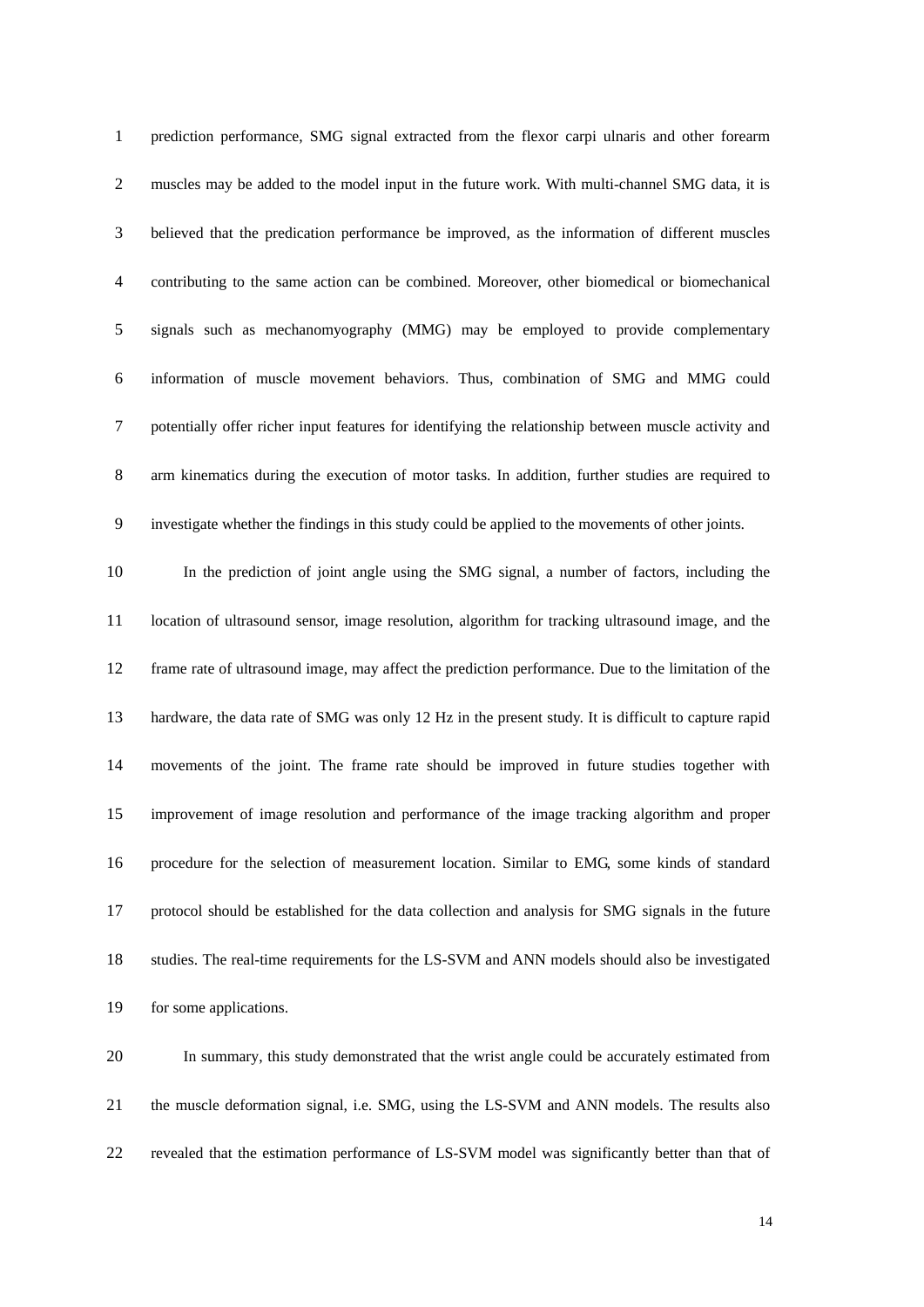| $\mathbf{1}$   | ANN models. Accurate joint angle prediction is crucial for human-computer interface devices in         |
|----------------|--------------------------------------------------------------------------------------------------------|
| $\overline{2}$ | many different areas. There have been growing interests in determining the joint angles in             |
| 3              | different areas, such as functional electrical stimulation (FES), prosthesis control, virtual reality, |
| 4              | telerobotics and medical hand function assessment [39, 40]. Therefore, the models developed in the     |
| 5              | current study could potentially offer a feedback signal of the wrist joint extension-flexion angle for |
| 6              | wrist position control in these areas.                                                                 |
| 7              |                                                                                                        |
| 8              | <b>Acknowledgements</b>                                                                                |
| 9              | This work was supported by The Hong Kong Polytechnic University (G-YE22, 1-BB69), The                  |
| 10             | Hong Kong Research Grant Council (PolyU 5331/06E) and The Jiangsu University (07JDG40),                |
| 11             | PRC.                                                                                                   |
| 12             |                                                                                                        |
| 13             | <b>Conflict of Interest Statement</b>                                                                  |
| 14             | This project has not got any support from persons or companies that may cause conflict of              |
| 15             | interest.                                                                                              |
| 16             |                                                                                                        |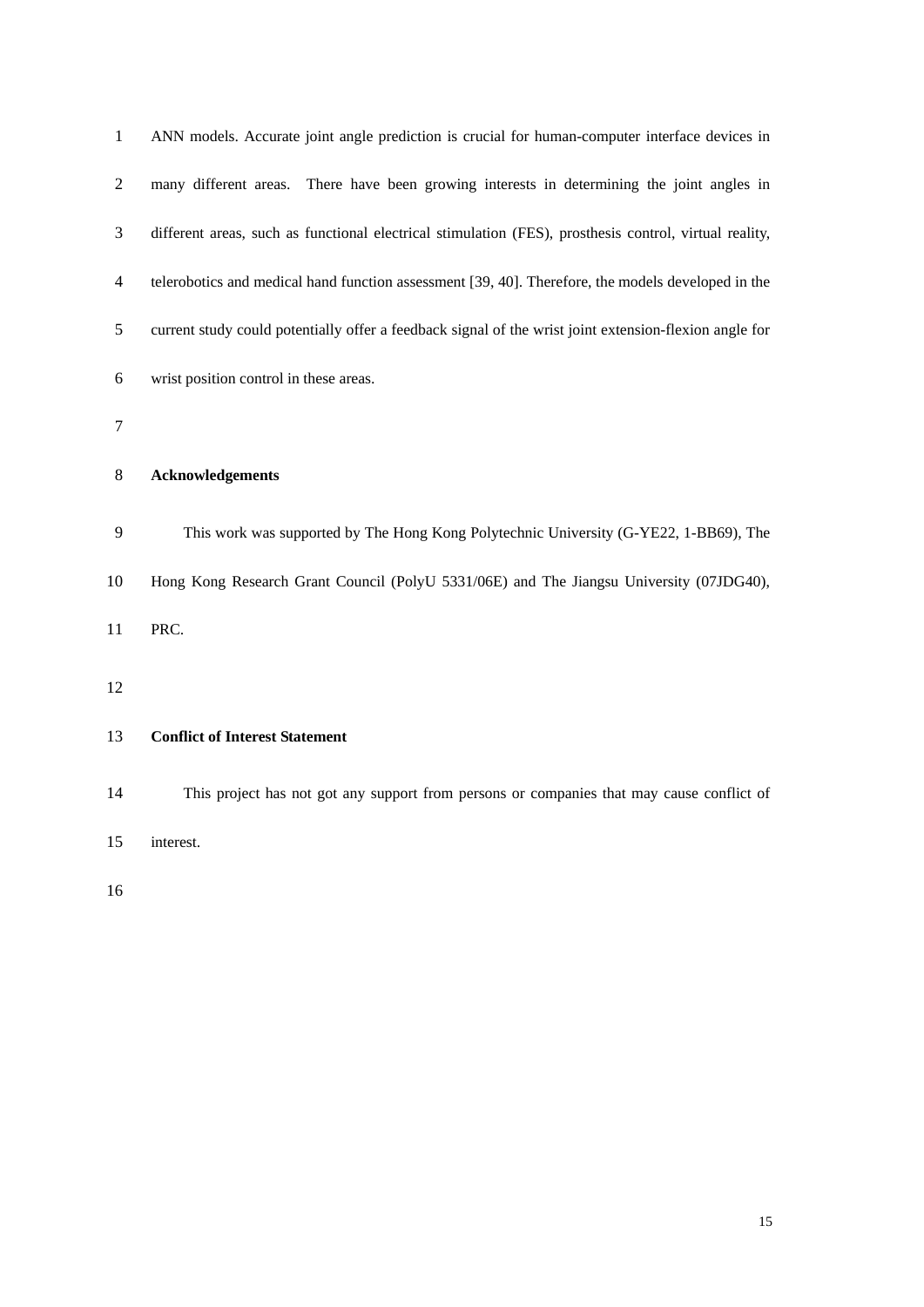# 1 **References**

| $\overline{c}$ | [1] Liu M M, Herzog W, Savelberg H H. Dynamic muscle force predictions from EMG: an                         |
|----------------|-------------------------------------------------------------------------------------------------------------|
| 3              | artificial neural network approach. J. Electromyogr. Kinesiol 1999; 9: 391-400.                             |
| $\overline{4}$ | [2] Sepulveda F, Wells D M, Vaughan C L. A neural network representation of electromyography                |
| 5              | and joint dynamics in human gait. J. Biomech 1993; 26: 101-9.                                               |
| 6              | [3] Wang L, Buchanan T S. Prediction of joint moments using a neural network model of muscle                |
| 7              | activations from EMG signals. IEEE Trans Neural Sys Rehabil Eng 2002; 10: 30-7.                             |
| 8              | [4] Hahn M E. Feasibility of estimating isokinetic knee torque using a neural network model. J.             |
| 9              | Biomech 2007; 40: 1107-14.                                                                                  |
| 10             | [5] Koike Y, Kawato M. Estimation of dynamic joint torques and trajectory formation from surface            |
| 11             | electromyography signals using a neural network model. Biol Cybern 1995; 73: 1015–24.                       |
| 12             | [6] Guo J Y, Zheng Y P, Huang Q H, Chen X. Dynamic Monitoring of Forearm Muscles Using 1D                   |
| 13             | Sonomyography (SMG) systems. J Rehabil Res Dev 2008; 45: 187-96.                                            |
| 14             | [7] Shi J, Zheng Y P, Yan Z Z, Huang Q H. Prediction of wrist angle from sonomyography Signals              |
| 15             | with artificial neural networks technique. In: 28 <sup>th</sup> Annual International Conference of the IEEE |
| 16             | Engineering in Medicine and Biology Society. 2006. p. 3549–52.                                              |
| 17             | [8] Shi J, ZhengY P, Chen X, Huang Q H. Assessment of muscle fatigue using sonomyography:                   |
| 18             | Muscle thickness change detected from ultrasound images. Med Eng Phys 2007; 29: 472–9.                      |
| 19             | [9] Zheng Y P, Chan MMF, Shi J, Chen X, Huang Q H. Sonomyography: Monitoring                                |
| 20             | morphological changes of forearm muscles in actions with the feasibility for the control of                 |
| 21             | powered prosthesis. Med Eng Phys 2006; 28: 405-15.                                                          |
| 22             | [10] Shi J, ZhengY P, Chen X, Huang Q H. Relationships among continuous Sonomyography,                      |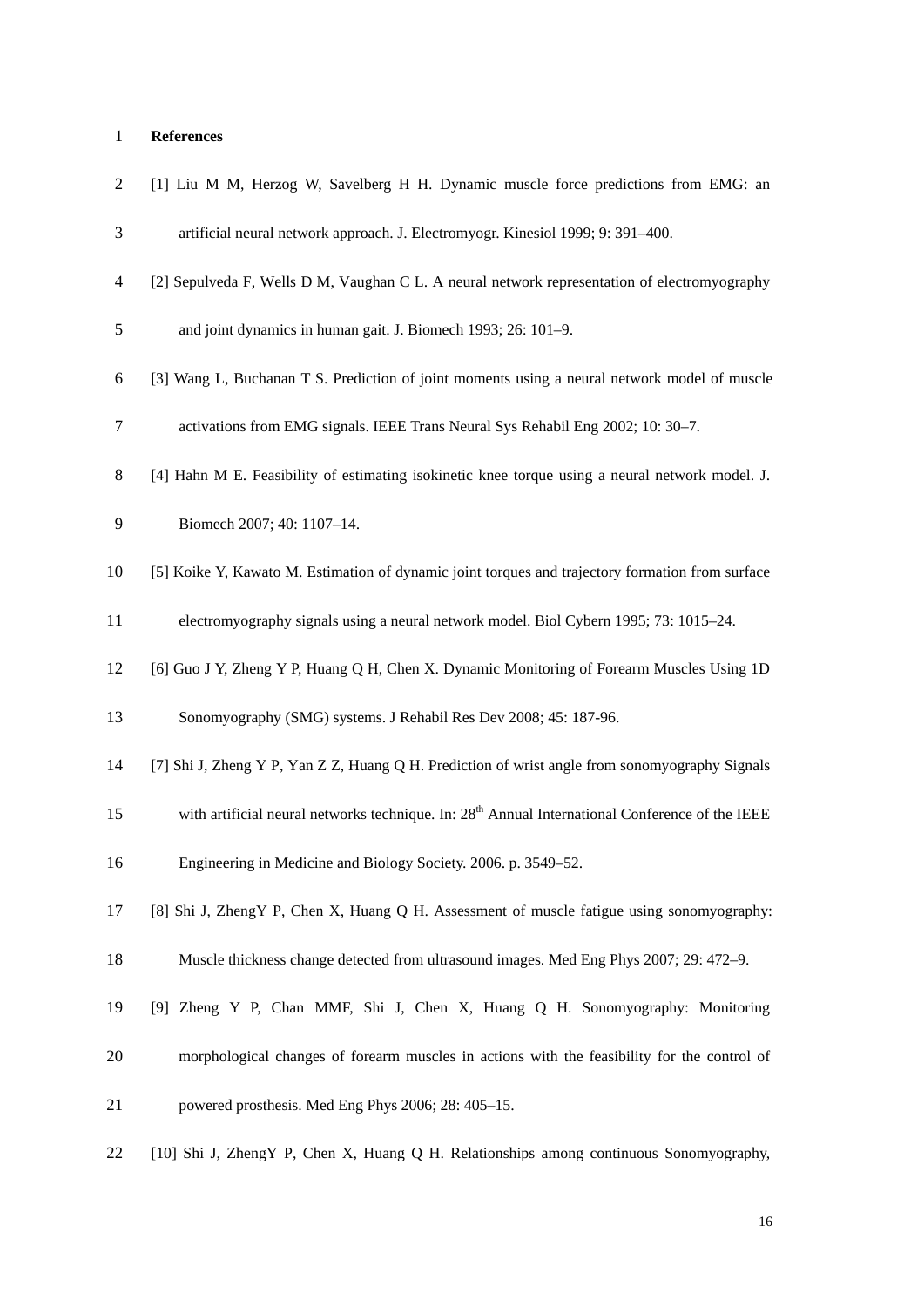| $\mathbf{1}$   | Electromyography and torque generated by normal upper arm muscles during isometric               |
|----------------|--------------------------------------------------------------------------------------------------|
| $\overline{2}$ | contraction. IEEE Trans Biomed Eng 2008; 55: 1191-8.                                             |
| 3              | [11] Luh J J, Chang G C, Cheng C K, Lai J S, Kuo T S. Isokinetic elbow joint torques estimation  |
| 4              | from surface EMG and joint kinematic data: Using an artificial neural network model. J.          |
| 5              | Electromyogr Kinesiol 1999; 9: 173-83.                                                           |
| 6              | [12] Au A T C, Kirsch R F. EMG-based prediction of shoulder and elbow kinematics in              |
| 7              | able-bodied and spinal cord injured individuals. IEEE Trans Rehabil Eng 2000; 8: 471-80.         |
| 8              | [13] Dipietro L, Sabatini A M, Dario P. Artificial neural network model of the mapping between   |
| 9              | electromyographic activation and trajectory patterns in free-arm movements. Med Biol Eng         |
| 10             | Comput 2003; 41: 124-32.                                                                         |
| 11             | [14] Vapnik V. Estimation of Dependencies Based on Empirical Data., Berlin: Springer; 1982.      |
| 12             | [15] Burges C J C. A tutorial on support vector machines for pattern recognition. Data Min Knowl |
| 13             | Disc 1998; 2: 121-67.                                                                            |
| 14             | [16] Smola A J, Scholkopf B. A tutorial on support vector regression. Stat Comput 2004; 14:      |
| 15             | 199-222.                                                                                         |
| 16             | [17] Güler N F, Kocer S. Use of support vector machines and neural network in diagnosis of       |
| 17             | neuromuscular disorders. J Med Syst 2005; 29: 271-84.                                            |
| 18             | [18] Xie H B, Wang Z H, Huang H, Qin C. Support vector machine in computer aided clinical        |
| 19             | Electromyography. In: Proceedings of the Second International Conference on Machine              |
| 20             | Learning and Cybernetics, Xi'an, 2003; p. 1106–8.                                                |
| 21             | [19] Huang Y L, Chen D R. Support vector machines in sonography application to decision making   |
| 22             | in the diagnosis of breast cancer. J Clin Imaging 2005; 29: 179–84.                              |
|                |                                                                                                  |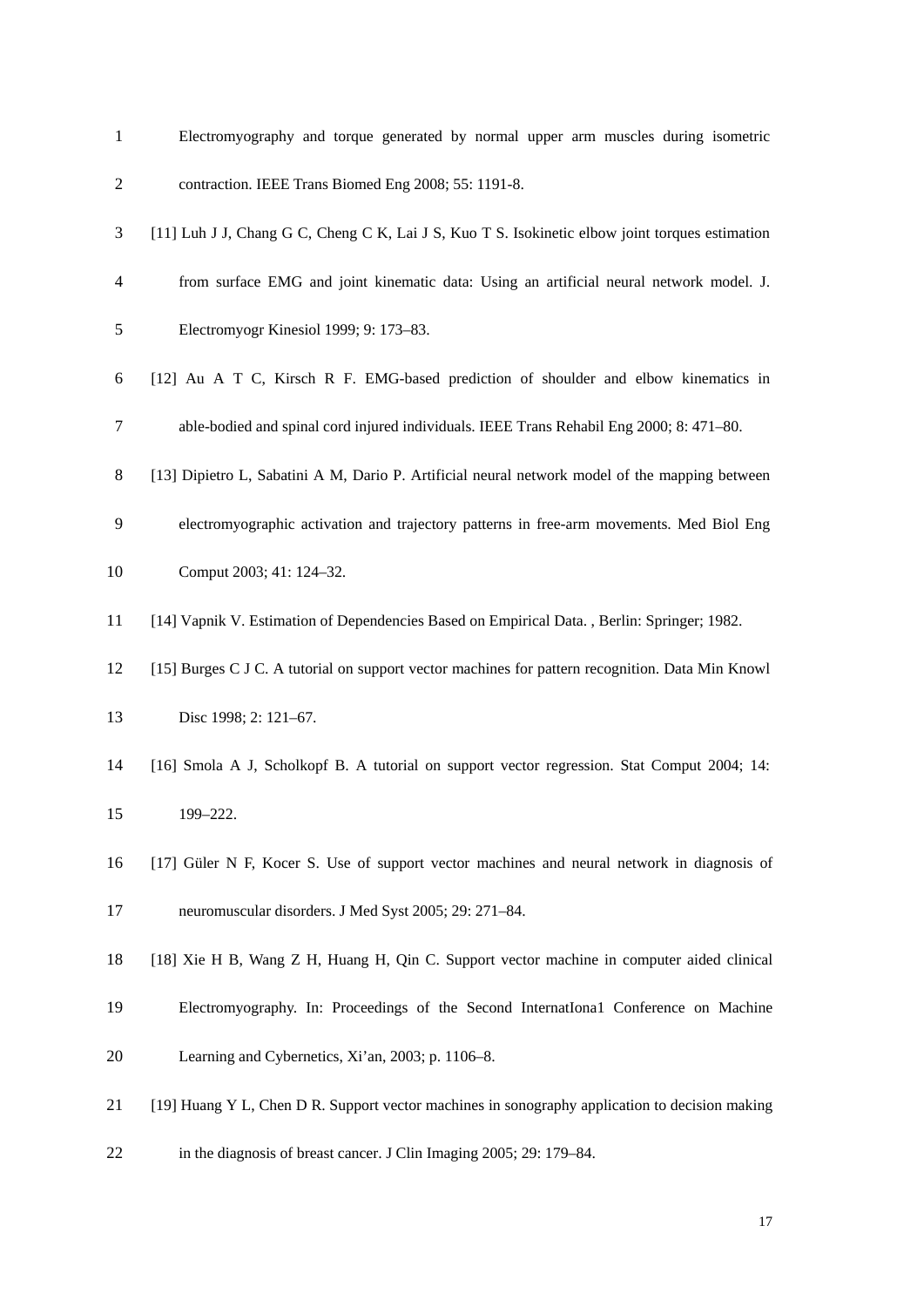| $\mathbf{1}$   | [20] Mohandes M A, Halawani T O, Rehman S, Hussain A A. Support vector machines for wind            |
|----------------|-----------------------------------------------------------------------------------------------------|
| $\overline{2}$ | speed prediction. Renew Energ 2004; 29: 939-47.                                                     |
| 3              | [21] Shin K S, Lee1 T S, Kim H J. An application of support vector machines in bankruptcy           |
| 4              | prediction model. Expert Syst Appl 2005; 28: 127-35.                                                |
| 5              | [22] Tay F E H, Cao L. Application of support vector machines in financial time series forecasting. |
| 6              | Omega 2001; 29: 309-17.                                                                             |
| 7              | [23] Vonga C M, Wong P K, Li Y P. Prediction of automotive engine power and torque using least      |
| 8              | squares support vector machines and Bayesian inference. Eng Appl Artif Intel 2006; 19:              |
| 9              | 277-87.                                                                                             |
| 10             | [24] Yu X, Liong S Y. Forecasting of hydrologic time series with ridge regression in feature space. |
| 11             | J Hydrol 2007; 332: 290-302.                                                                        |
| 12             | [25] Cristianini N, Shawe-Taylor J. An introduction to support vector machines and other            |
| 13             | kernel-based learning methods. Cambridge, UK: Cambridge Univ. Press. 2000.                          |
| 14             | [26] Suykens J A K, Gestel T V, Brabanter J D, Moor B D, Vandewalle J. Least squares support        |
| 15             | vector machines. Singapore: World Scientific Publishing. 2002.                                      |
| 16             | [27] Hornik K, Stinchcommbe M, White H. Multilayer feedforward networks are universal               |
| 17             | approximators. Neural Networks 1989; 2: 359-66.                                                     |
| 18             | [28] Haykin S. Neural Networks, a Comprehensive Foundation. 2nd ed. Upper Saddle River, NJ:         |
| 19             | Prentice-Hall, 1999.                                                                                |
| 20             | [29] Kasabov K. Foundations of neural network fuzzy systems and knowledge engineering. MIT.         |
| 21             | Press, 1996.                                                                                        |
|                |                                                                                                     |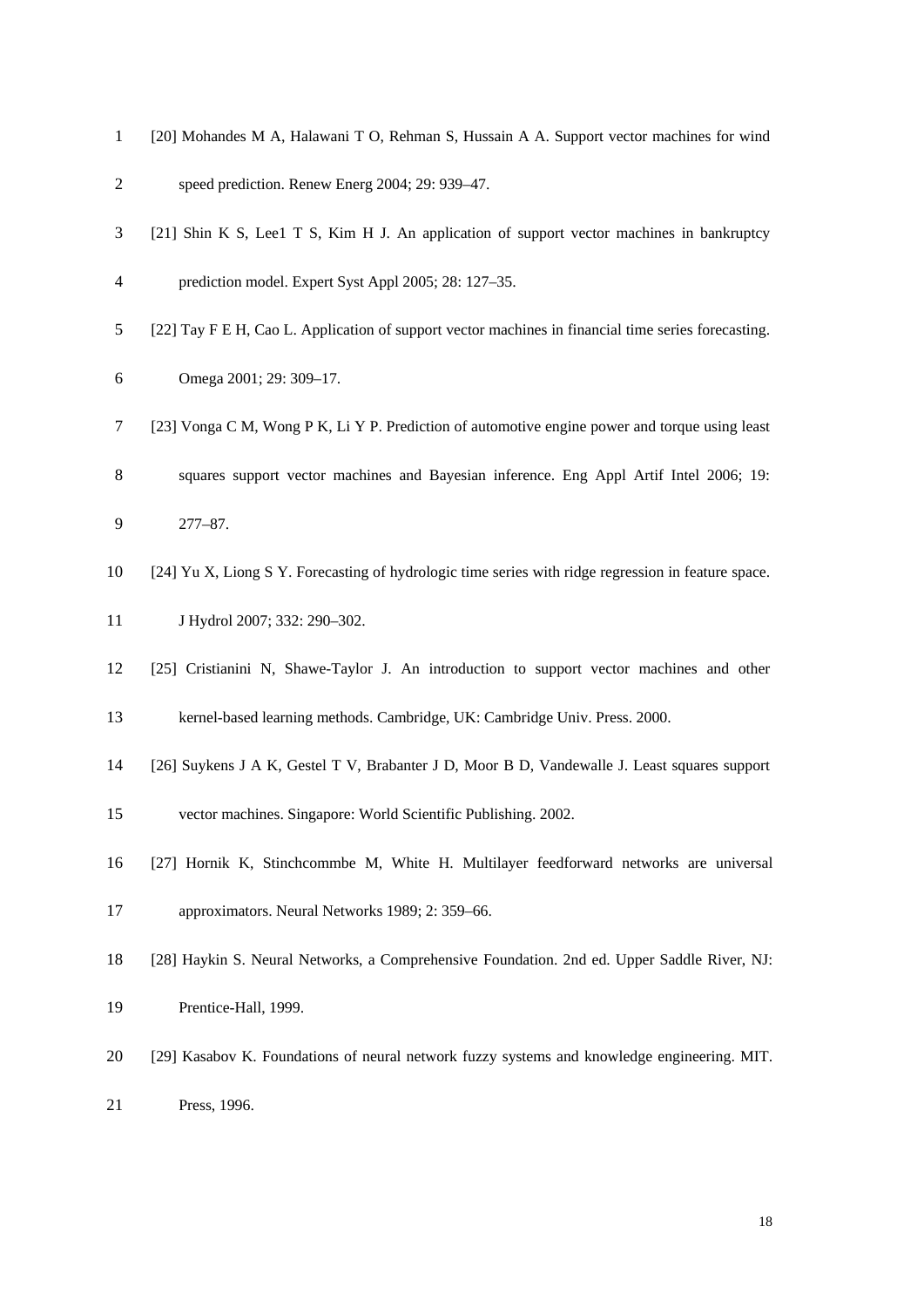| $\mathbf{1}$   | [30] Powell M J D. The theory of radial basis functions approximation, in advance of numerical     |
|----------------|----------------------------------------------------------------------------------------------------|
| $\overline{c}$ | analysis. Oxd Charendon Press, 1992, p.105-210.                                                    |
| 3              | [31] Castillo-Valdivieso P A, Merelo J J, Prieto A, Rojas I, Romero G. Statistical analysis of the |
| $\overline{4}$ | parameters of a neuro-genetic algorithm. IEEE Trans. Neural Netw 2002;13: 1374-94.                 |
| 5              | [32] Wang G, Yan Z G, Hu X, Xie H B, Wang Z Z. Classification of surface EMG signals using         |
| 6              | harmonic wavelet packet transform. Physiol Meas 2006; 27: 1255-67.                                 |
| 7              | [33] Suryanarayanan S, Reddy N P, Gupta V. Artificial neural networks for estimation of joint      |
| 8              | angle from EMG signals. In: IEEE $17th$ Annual Conference of Engineering in Medicine and           |
| 9              | Biology Society, Vol. 1, 1995, p. 823-24.                                                          |
| 10             | [34] Van Gestel T, Suykens J A K, Baestaens D E, Lambrechts D, Lanckriet A, Lanckriet G,           |
| 11             | Vandaele B, De Moor B, Vandewalle J. Financial time series prediction using least squares          |
| 12             | support vector machines within the evidence framework. IEEE Trans Neural Netw Special              |
| 13             | Issue on Financial Engineering 2001; 12: 809-21.                                                   |
| 14             | [35] Erfanian A, Chizeck H J, Hashemi R M. The relationship between joint angle and evoked         |
| 15             | EMG in electrically stimulated muscle. In: Proceedings of the $16th$ Annual International          |
| 16             | Conference of the IEEE Engineering in Medicine and Biology, Vol.1, 1994, p. 345–6.                 |
| 17             | [36] Leedham J S, Dowling J J. Force-length, torque-angle and EMG-joint angle relationships of     |
| 18             | the human in vivo biceps brachii. Eur J Appl Physiol 1995; 70: 421–6.                              |
| 19             | [37] Vredenbregt J, Rau G. Surface electromyography in relation to force, muscle length and        |
| 20             | endurance. In: Desmedt, J.E., editor: New developments in electromyography and clinical            |
| 21             | neurophysiology, 1. Basel: S. Karger 1973, p. 607–22.                                              |
| 22             | [38] Hodges P W, Pengel L H M, Herbert R D. Measurement of muscle contraction with                 |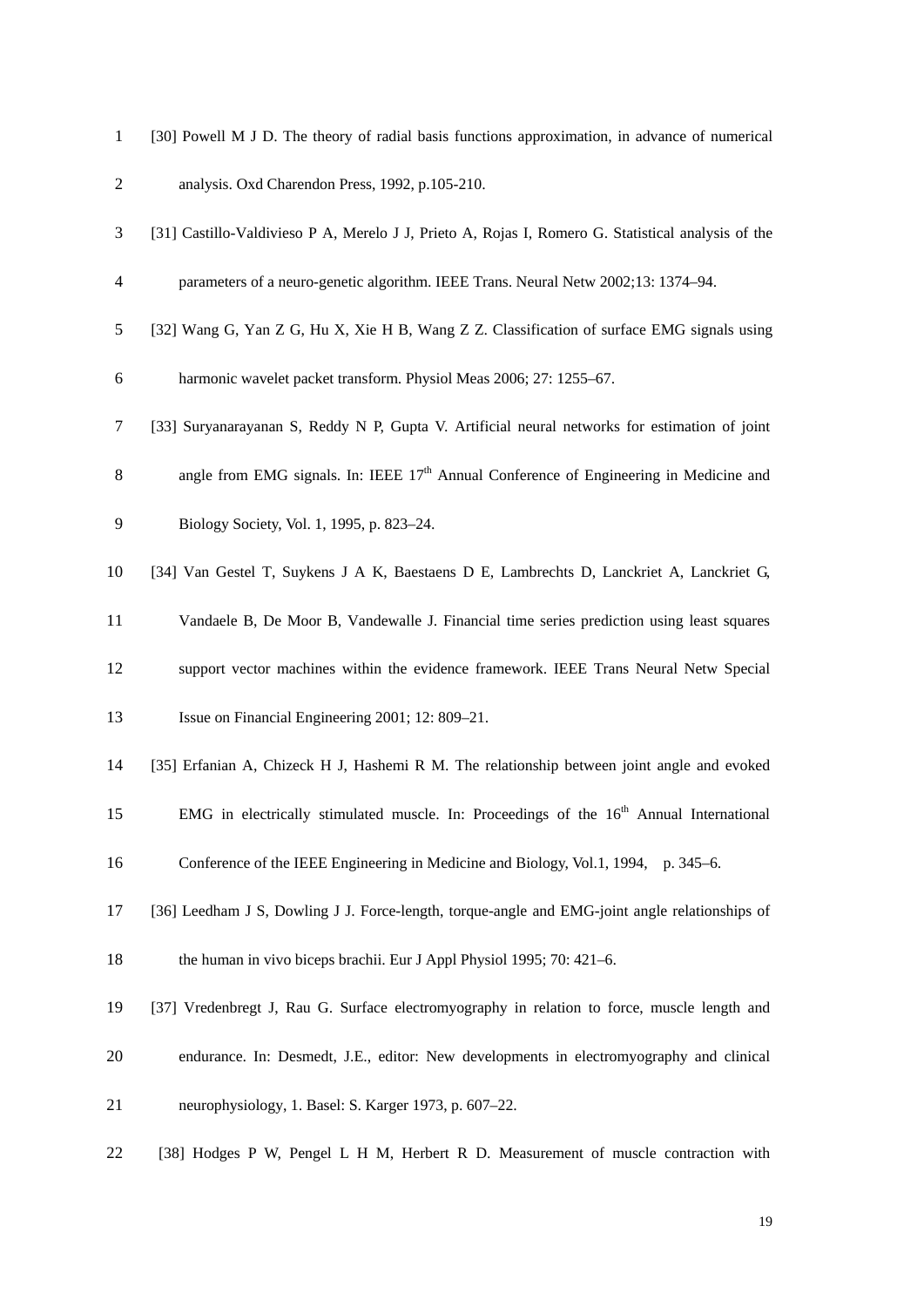- 1 ultrasound imaging. Muscle Nerve 2003; 27: 682–92.
- 2 [39] Crago P E, Memberg W D, Usey M K, Keith M W, Kirsch R F, Chapman G J, Katorgi M A,
- 3 Perreault E J. An Elbow Extension Neuroprosthesis for Individuals with Tetraplegia. IEEE
- 4 Trans Rehabil Eng 1998; 6: 1–6.
- 5 [40] Hart R L, Kilgore K L, Peckham P H. A Comparison between control methods for implanted
- 6 FES hand-grasp systems. IEEE Trans Rehabil Eng 1998; 6 208–18.
- 7
- 
- 8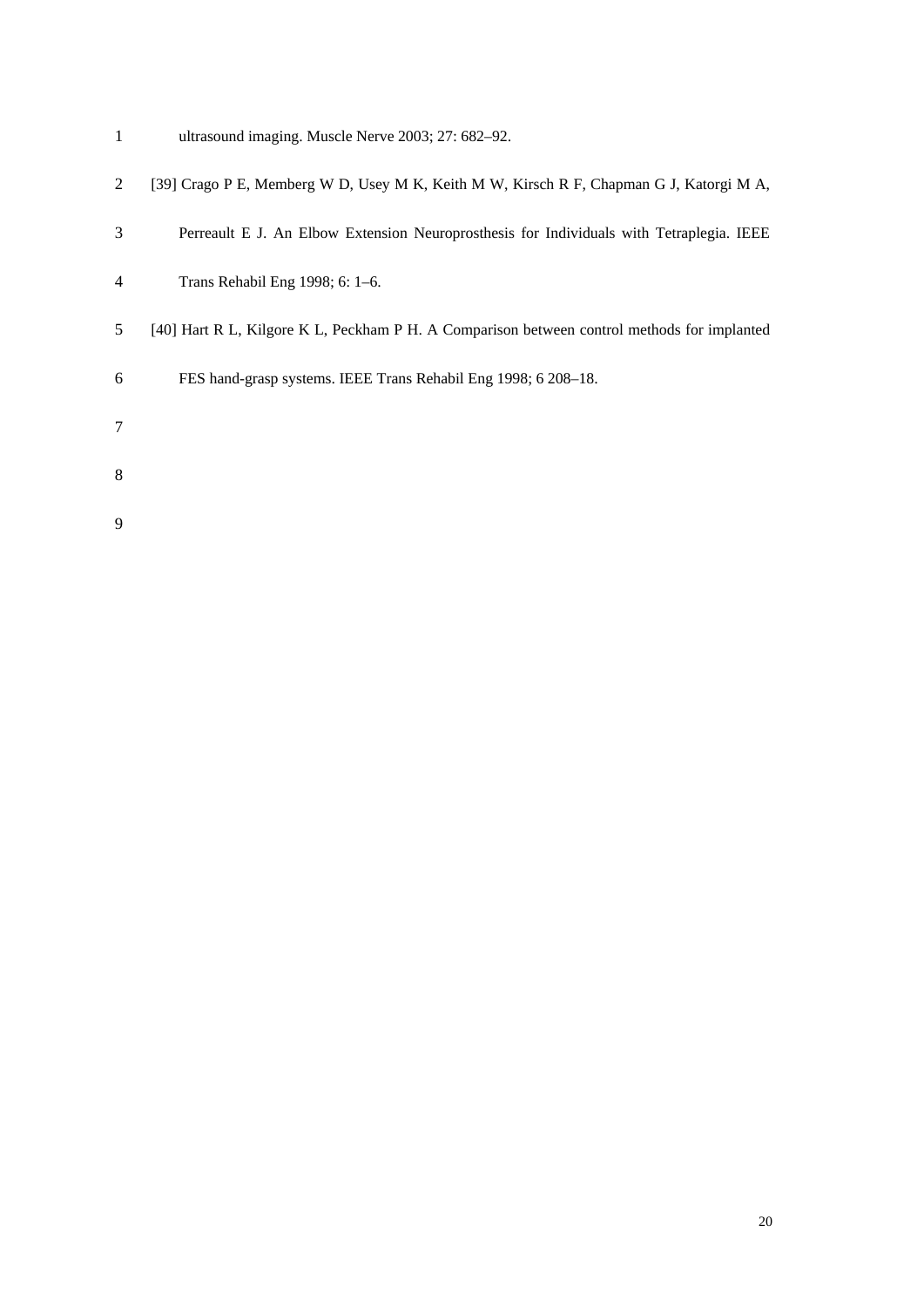# 1 **Figure captions**

- 2 Figure 1. Structural diagram of LS-SVM used in study
- 3 Figure 2. Diagram of the experimental setup
- 4 Figure 3. A typical cross-sectional ultrasound image
- 5 Figure 4. Typical SMG signals recorded at extensor carpi radialis muscle during different wrist
- 6 extension rates
- 7 Figure 5. The relationship between SMG and wrist angle
- 8 Figure 6. Comparison of the predicted and measured wrist angles of wrist movement at 22.5
- 9 cycles/min by LS-SVM
- 10 Figure 7. The mean and standard deviation of prediction RMSDs across subjects at extension rates
- 11 of 15, 22.5, 30 cycles/min, by LS-SVM, BP and RBF network methods
- 12 Figure 8. The mean and standard deviation of prediction CCs across subjects at 15, 22.5, 30
- 13 cycles/min extension rate by LS-SVM, BP and RBF network methods
- 14 Figure 9. Comparison of the predicted and measured wrist angles at an extension rate of 15
- 15 cycles/min by LS-SVM, BP and RBF network
- 16 Figure 10. Comparison of the predicted and measured wrist angles at an extension rate of 22.5
- 17 cycles/min by LS-SVM, BP and RBF network
- 18 Figure 11. Comparison of the predicted and measured wrist angles at an extension rate of 30
- 19 cycles/min by LS-SVM, BP and RBF network
- 20
- 21
- 22
- 23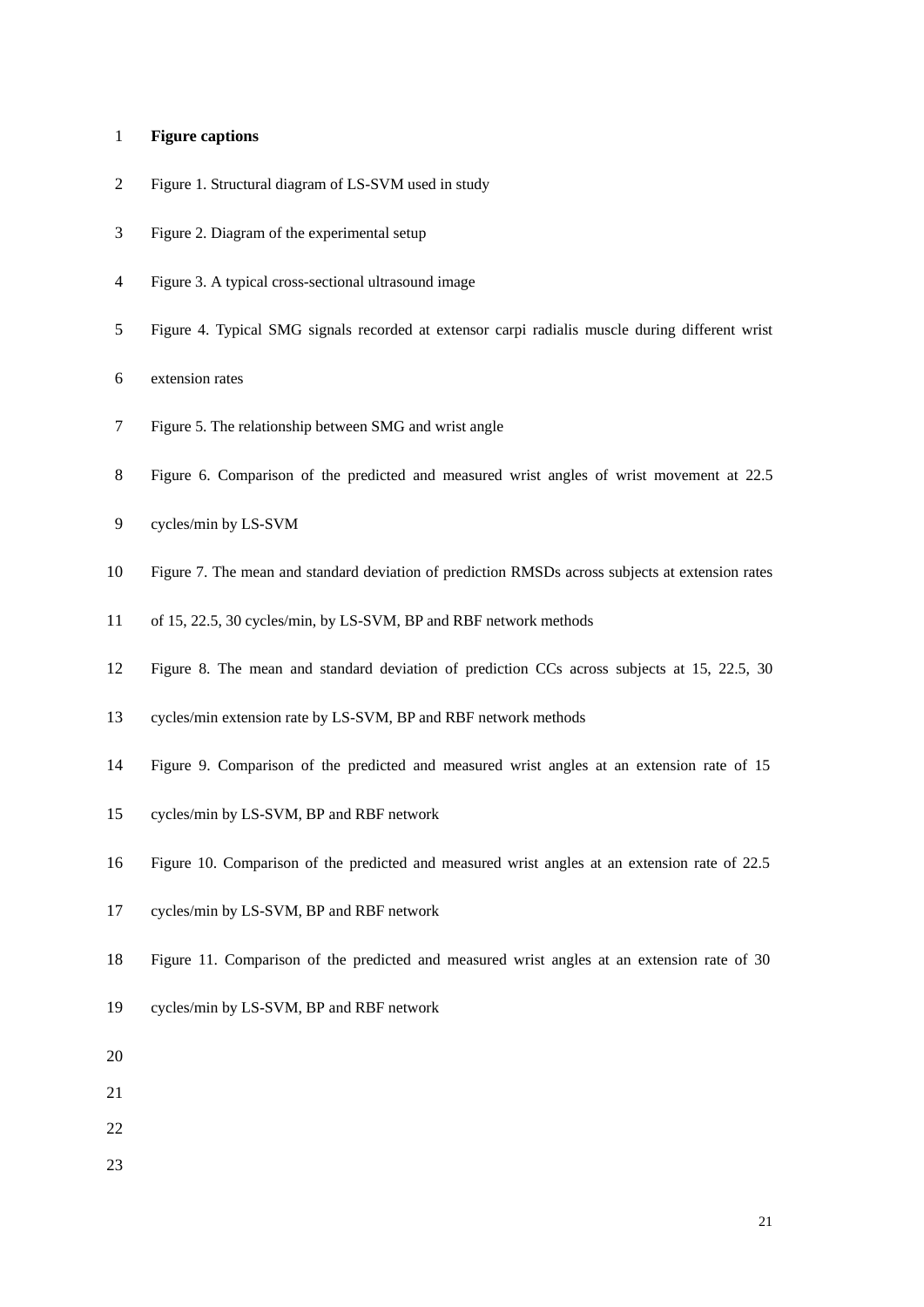

 $\frac{1}{2}$ Figure 1 3



- 4
- 5 Figure 2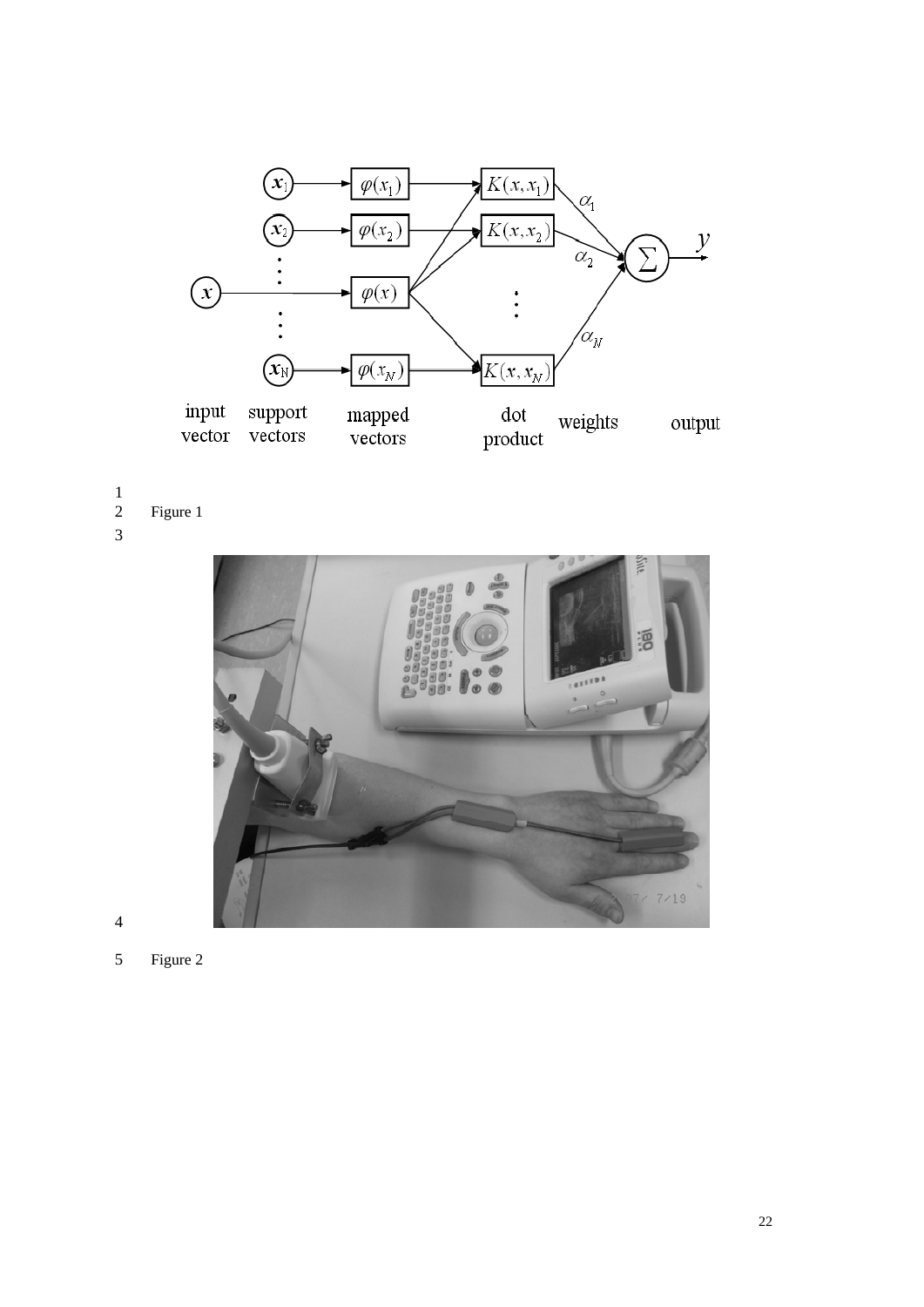

2 Figure 3



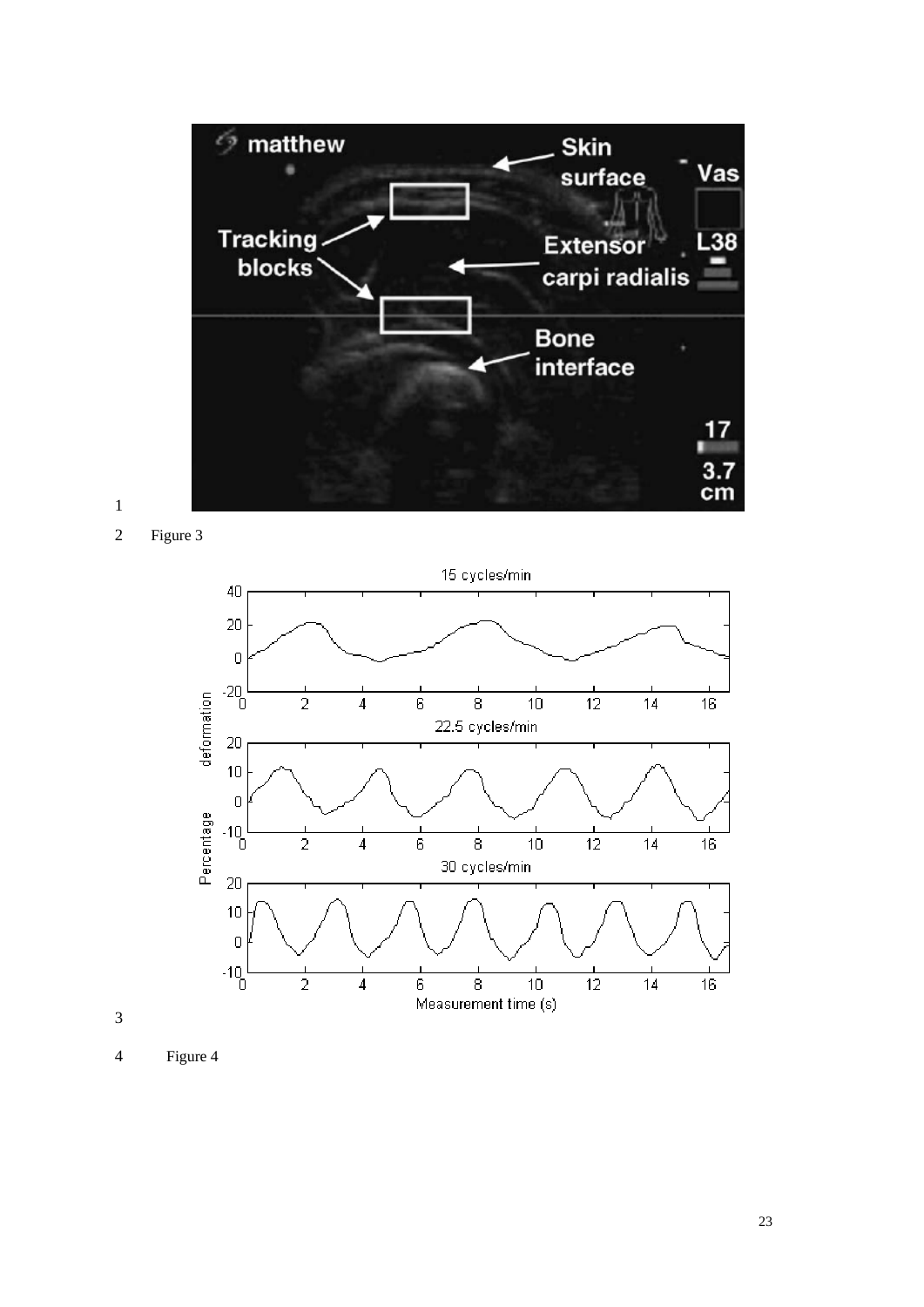





4 Figure 6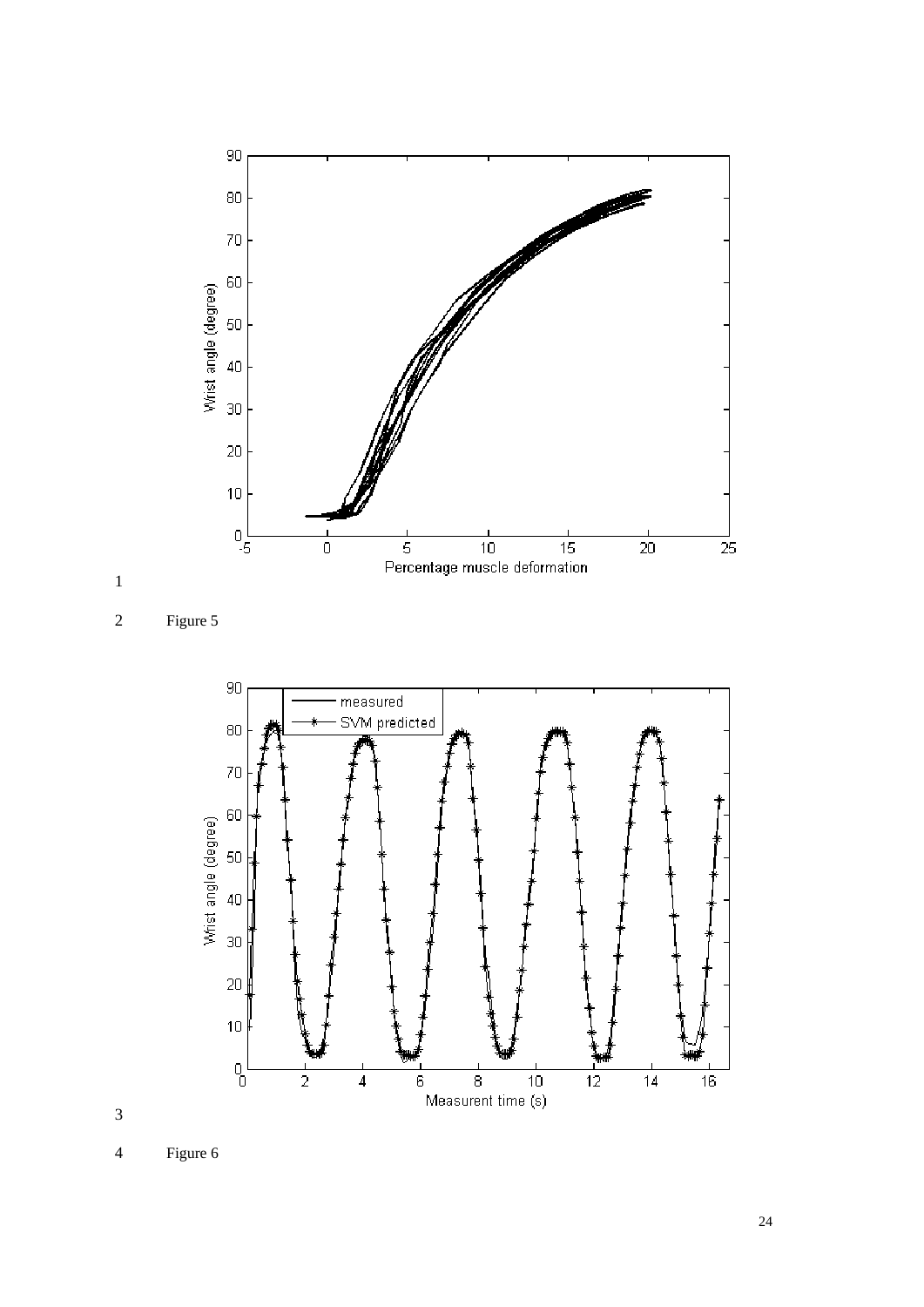

2 Figure 7



3 Figure 8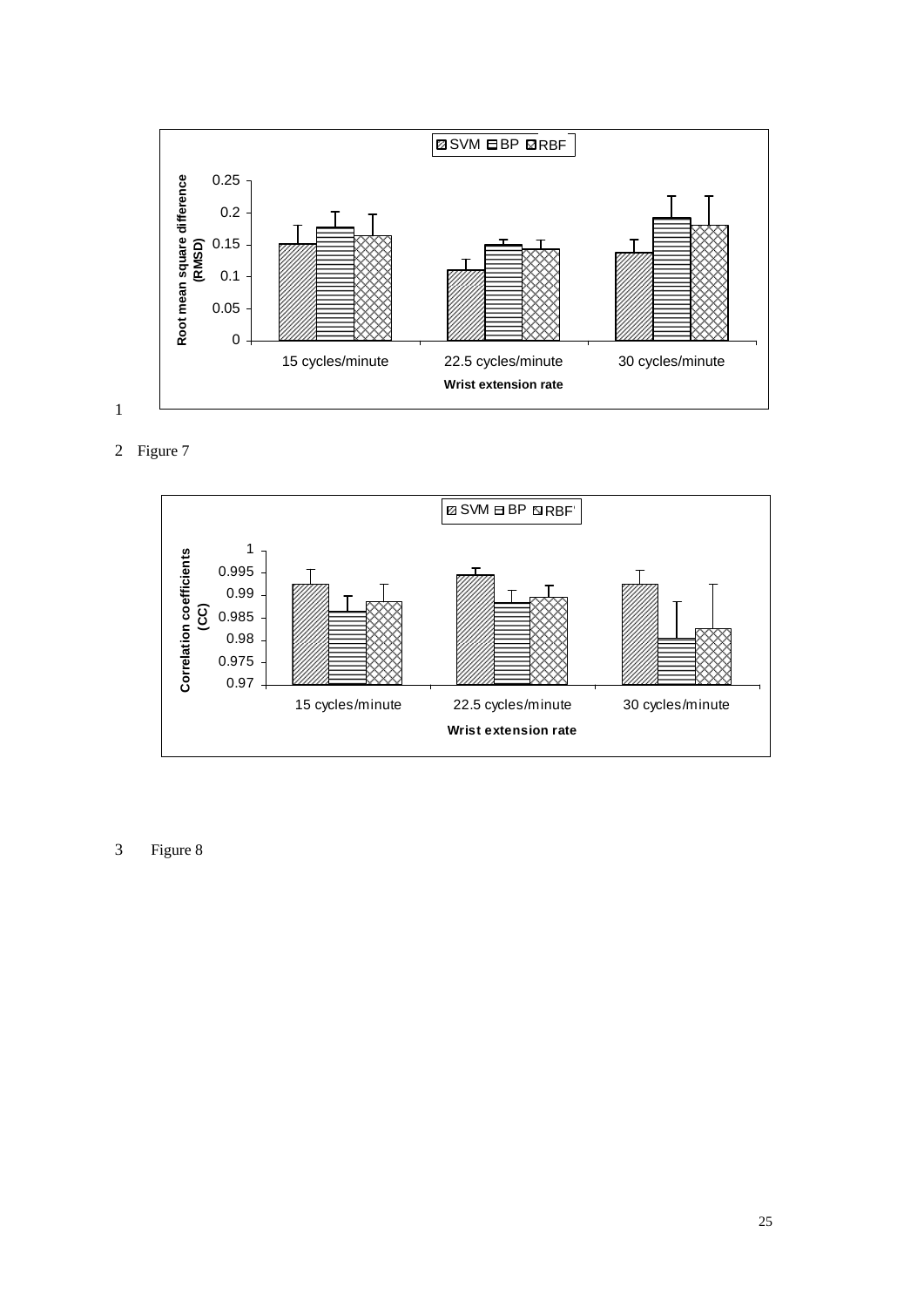





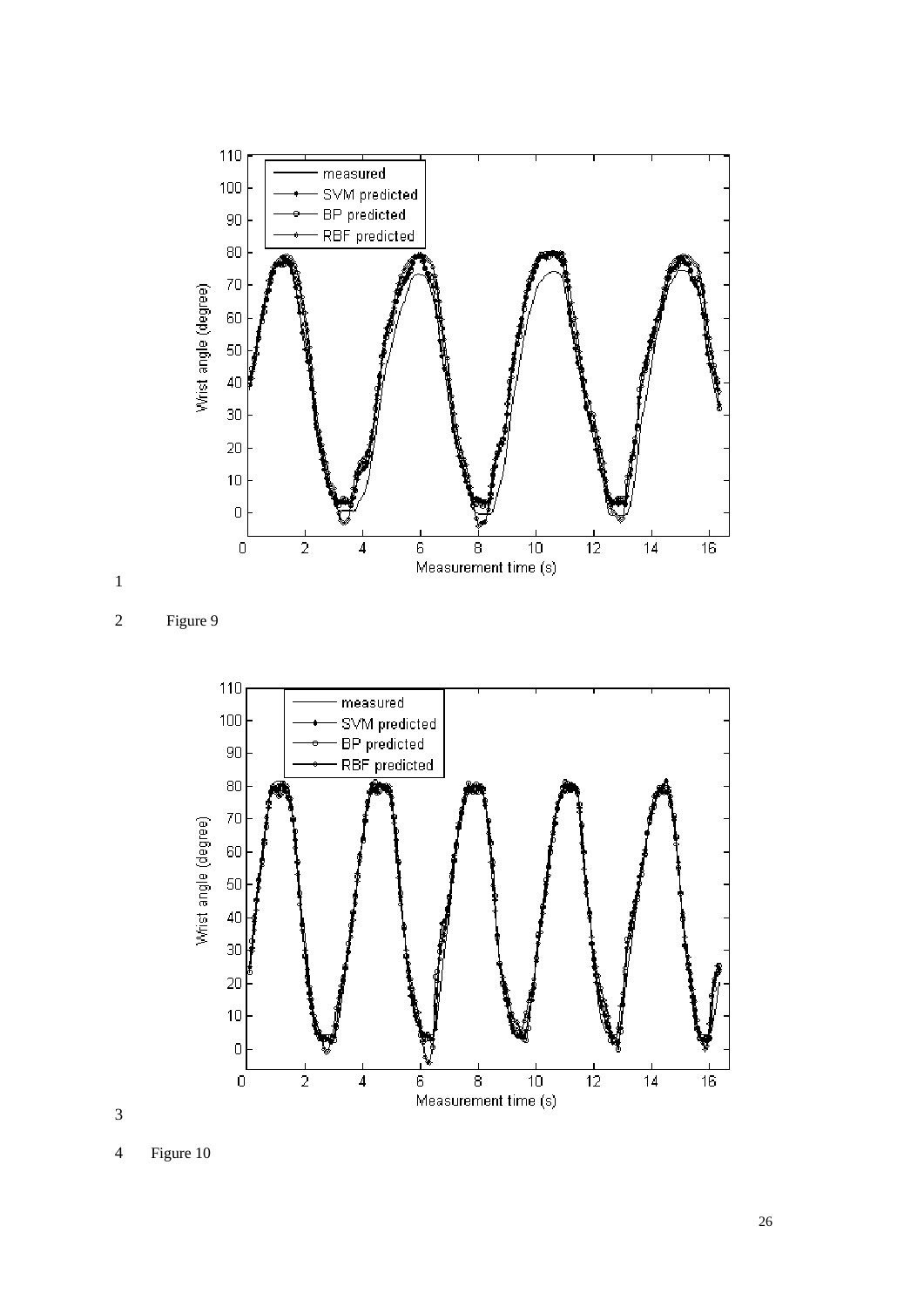